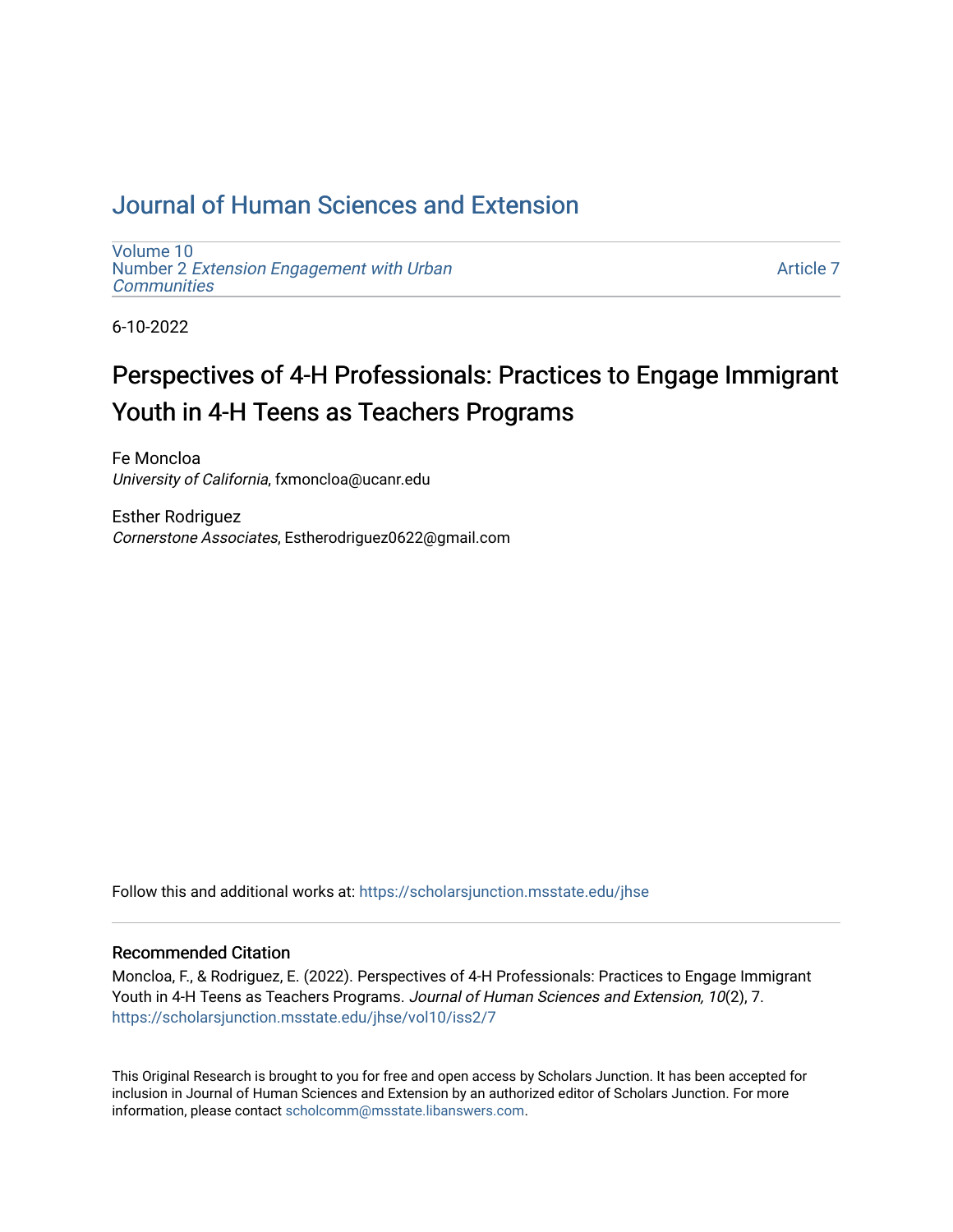## Perspectives of 4-H Professionals: Practices to Engage Immigrant Youth in 4-H Teens as Teachers Programs

## Acknowledgments

This project was supported by the University of California, Division of Agriculture and Natural Resources.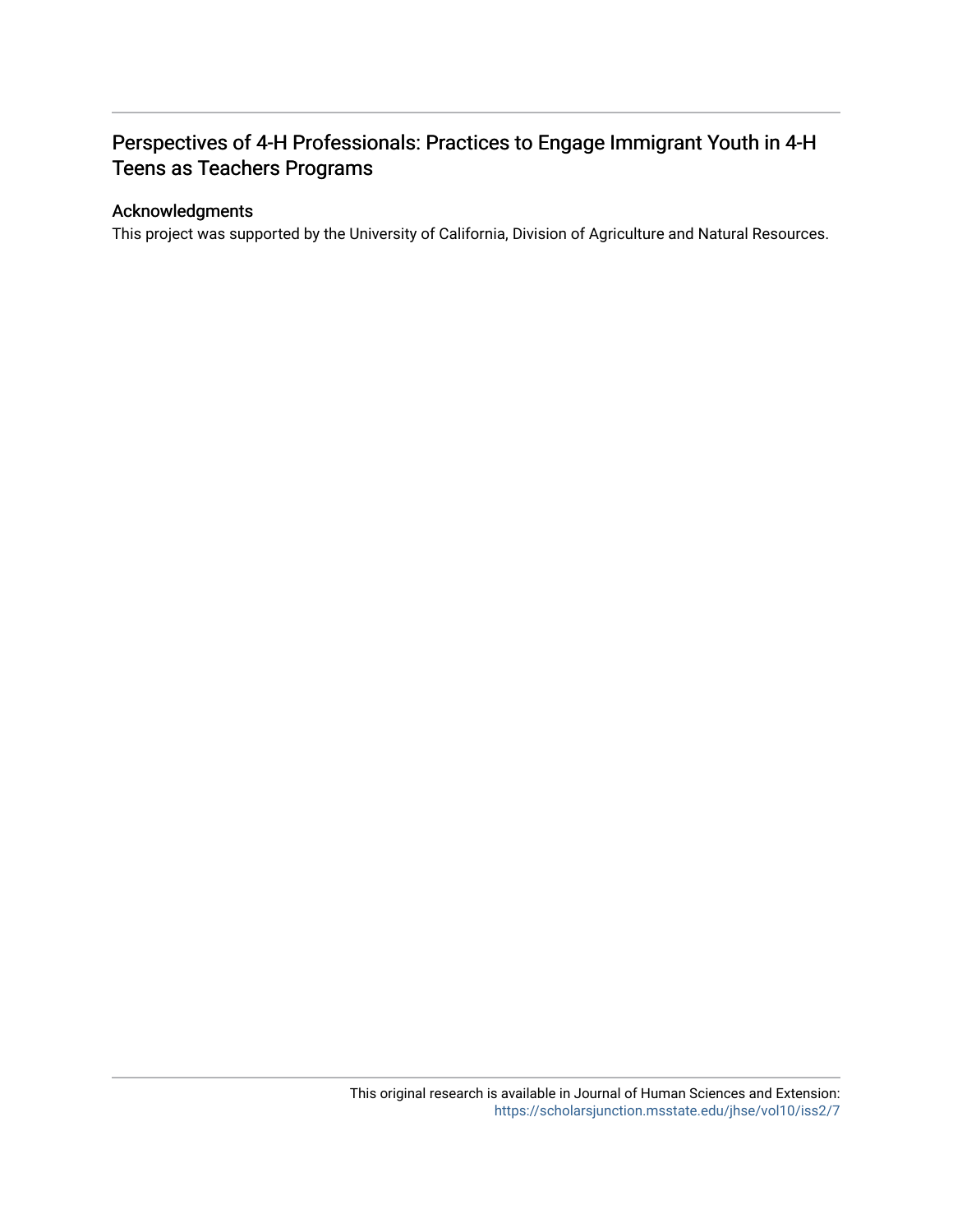## **Perspectives of 4-H Professionals: Practices to Engage Immigrant Youth in 4-H Teens as Teachers Programs**

**Fe Moncloa**

*University of California*

#### **Esther Rodriguez**

*Cornerstone Associates*

*Immigrant youth in the United States face historical and systemic challenges in American schools. Out-of-school mentoring programs, such as the 4-H Teenagers as Teachers model, have a positive impact on diverse youth outcomes. This qualitative study presents practices associated with engaging immigrant youth as teachers in urban 4-H youth development programs. Purposeful sampling identified 11 4-H professionals from three regions: West, Midwest, and Northeast. Five professionals are immigrants, and six are of White European descent. Building on the essential elements of teenagers as teachers programs and immigrant mentoring research, 4-H professionals indicated that cultural competence, including empathy and commitment to immigrant teens, is essential. They regard English language acquisition, acculturation, and support of youth and family well-being as critical components of culturally relevant mentoring. Study findings translate into recommendations for positive immigrant youth-adult mentorships practices that youth development program educators are encouraged to operationalize based on local interests, needs, and resources.* 

*Keywords:* immigrant adolescents, out-of-school, teenagers as teachers

Globalization is about the movement of capital, production and distribution, populations, and cultures (Suárez-Orozco, 2001). Globalization generates an unprecedented enrollment of children of immigrants in American schools and in youth development organizations. Hence, the education of immigrant youth should be understood within these transnational spaces opened up by globalization that shape children's life trajectories and options for the future (Suárez-Orozco, 2001). Immigrant youth are a heterogeneous population, and they reflect multiple family origins, racial and ethnic backgrounds, migration histories, and home languages. For example, some immigrant youth come from educated backgrounds, others have experienced intermittent disruptions in their education, and some youth have not experienced literacy beyond their indigenous language. Some are escaping political, religious, or ethnic persecution. Others are motivated by the opportunity of better jobs and education. Some arrive in the United States as documented migrants, while others cross the border as undocumented migrants. Some youth arrive with family members or extended families, and other youth arrive as unaccompanied minors (Oberoi, 2016). Immigrant youth settle in rural, suburban, and urban communities in the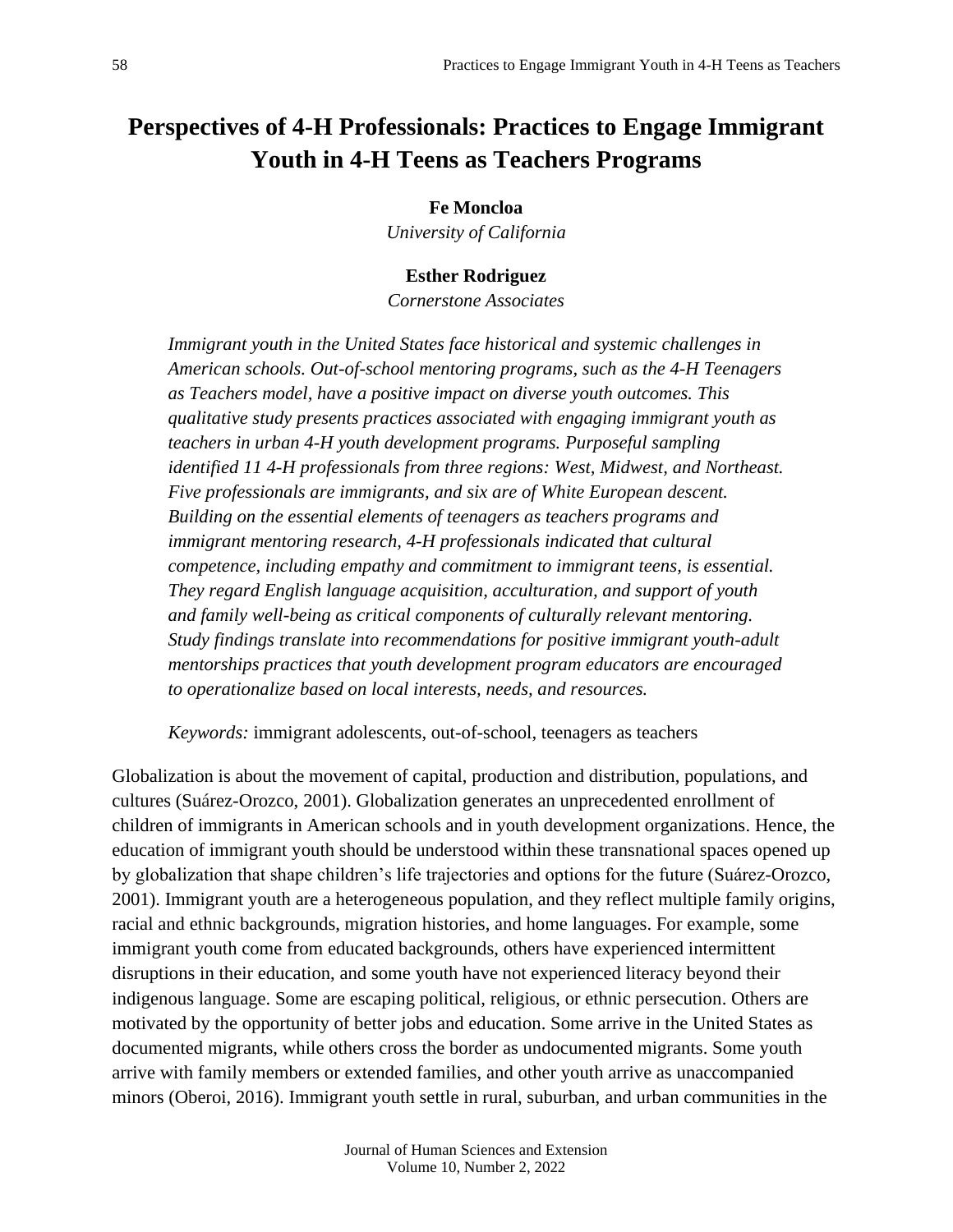United States and have varied household incomes. Some migrate from city to city, or state to state in search of better opportunities, while others stay in the same region (Batalova et al., 2021). Thus, the needs and outcomes of immigrant youth will vary according to their histories and trajectories. The term "immigrant" refers to individuals residing in the United States who were not U.S. citizens at birth. Refugees are a subset of the immigrant population and make up a relatively small proportion of the U.S. immigrant population. Refugee youth and their families are unable to go home in the face of persecution. Immigrants and their U.S.-born children were approximately 85.7 million people or 26% of the U.S. population. Children and youth ages 5 to 17 comprised 5% of immigrants and 18% of the U.S.-born population (Batalova et al., 2021).

Second-generation children are born in the United States to at least one foreign-born parent, accounting for 88% (15.6 million) of all children under age 18. The remaining 12% (2.2 million) were born outside the United States (Batalova et al., 2021). Portes and Rumbaut (2001) assert second-generation youth are often raised in home settings where the heritage culture is strong. Immigrant youth and second-generation children often face historical and systemic challenges in American schools as they negotiate cultural discrepancies between their home, school, and youth program environments (Kim et al., 2018).

Immigrant youth and second-generation youth make up a large population group, highlighting the importance of efforts to improve youth's overall well-being. In recent years, Latinx immigrant youth have demonstrated increases in educational attainment, yet they still fall behind their White counterparts in social and economic indicators (Foxen & Mather, 2016). In general, Asian and Pacific Islander immigrant youth fare better than Latinx immigrant youth (Enchautegui, 2014). A strategy to support immigrant youth in culturally responsive ways is to involve adults in youth's lives through mentoring that can begin to address these gaps (Suárez-Orozco et al., 2018). Educational and youth development programs often experience challenges in providing culturally responsive programming, even when studies have shown the importance of using this approach for the success of immigrant youth (Neri et al., 2019; Simpkins et al., 2017).

#### **Theoretical Influences and Research Question**

This study is guided by theoretical frameworks that highlight the importance of relationships for supporting youth development. From a positive youth development perspective (Lerner et al., 2011), mentoring relationships are viewed as an ecological, developmental asset, and the mutual interactions between youth and their mentors serve as a protective factor in the healthy development of youth. In a large longitudinal study of new immigrants from diverse sending countries, Suárez-Orozco et al. (2009) found that "relational engagement," described as quality relationships with peers, coaches, teachers, and administrators in school settings, served as a protective factor for immigrant youth and positively predicted academic engagement. Out-ofschool programs such as Cooperative Extension's (Extension) 4-H Youth Development Program (4-H), specifically the 4-H Teenagers as Teachers (4-H TAT) model, has been used as a strategy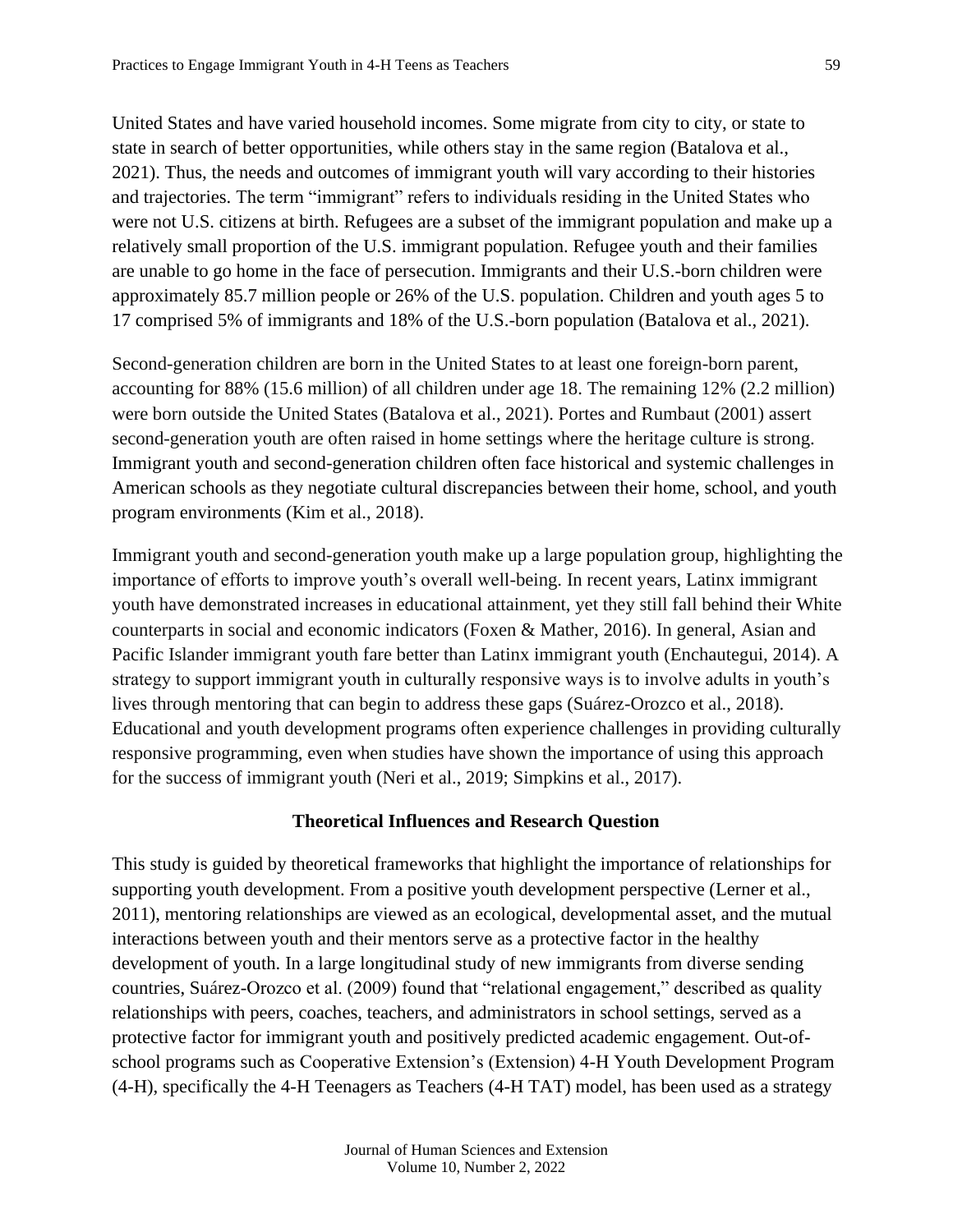to promote positive youth development and engage immigrant and diverse youth in 4-H in a variety of contexts (Bird & Subramaniam, 2011; Bolshakova, et al., 2018.; Ripberger & Blalock, 2013; Smith & Enfield, 2002). In the teenagers as teachers model, adolescents learn to teach younger children by first learning child development, group management, public speaking, evaluating their own teaching skills, and learning the subject they will be teaching (Emil et al., 2007; Lee & Murdock, 2001). This model has contributed to positive youth development outcomes for diverse youth (Worker et al., 2018**)**; increased youth's performance in school and sense of responsibility (Hammond-Diedrich & Walsh, 2006); and improved organizational skills, abilities to work with children, and public speaking (Bird & Subramaniam, 2011).

In 4-H TAT programs, adolescents have access to a trusted adult, teacher, community member, or older person who trains and mentors youth, supports the mentees' development, and serves as a natural mentor. Natural mentors provide "ongoing guidance, instruction, and encouragement aimed at developing the competence and character of the young person" (Thompson et al., 2016, p. 48). A qualitative study by Stanton-Salazar and Spina (2003) describes mentors who provide emotional support and function as "institutional agents" to Mexican high-school-aged youth. These mentors transmitted institutional information and resources about educational institutions and helped youth navigate these systems.

Relationships between mentors and immigrant youth emphasize the importance of understanding the concepts of culture and cultural competence. Culture is "the learned and shared patterns of beliefs, behaviors, and values of groups of interacting people" (Bennett, 1998, p. 3). Cultural competence, also known as intercultural competence, is a "set of cognitive, affective and behavioral skills and characteristics that support effective and appropriate interaction in a variety of cultural contexts" (Bennett, 2008, p. 97). Quality mentoring relationships with immigrant youth are characterized by adults who are culturally competent, non-judgmental, empathetic, and focus on relationship building (Chau et al., n.d.; MENTOR, 2009; Sanchez et al., 2014). Most studies found that matching mentors who share ethnic, racial, and cultural characteristics with youth is important to youth (Sanchez et al., 2014). However, in situations where mixed race or ethnicity matching takes place, Jucovy (2002) suggests mentors should have similarities with mentees and should receive intercultural competency training.

Cultural competence is associated with culturally responsive teaching, an approach that emphasizes "using the cultural knowledge, prior experiences, frames of cultural reference, and performance styles of ethnically diverse students to make learning encounters more relevant to and effective for them" (Gay, 2010, p. 31). Gay adds "seeing cultural differences as assets; creating caring learning communities where culturally different individuals and heritages are valued; using cultural knowledge of ethnically diverse cultures, families, and communities to guide curriculum development, classroom climates, instructional strategies, and relationships with students" (Ibid). For youth development programs, we extend this concept to teaching and mentoring immigrant youth (Sanchez et al., 2014).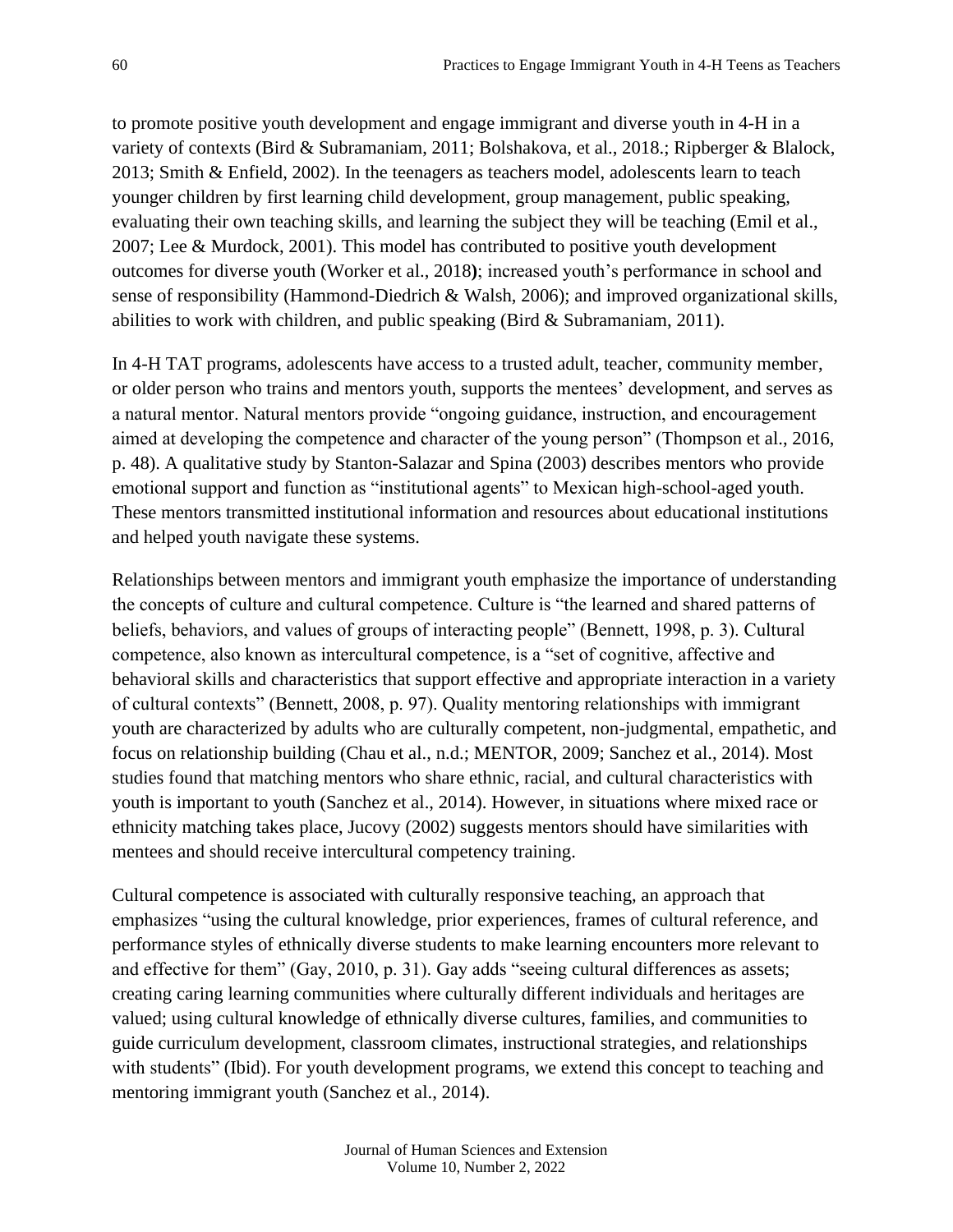Previous research on promising practices of teenagers as teachers programs with diverse youth describes 10 essential elements for successful programs (Lee & Murdock, 2001). These elements include active teen recruitment, team building, initial and ongoing training, detailed curricula, communication and support plans, recognition, evaluation, and the support of dedicated adults. There is limited research on mentoring immigrant youth (Birman & Morland, 2014), and to the best of our knowledge, there is no empirical research on practices to train and mentor immigrant youth to serve as 4-H teenage teachers. This study seeks to address this gap in the literature and aims to explore practices for engaging immigrant youth. The research question is: What are the promising practices for training and mentoring immigrant youth to serve as teen teachers?

#### **Method**

This qualitative study was conducted in 2021 and draws upon open-ended interviews with 11 4- H youth-serving professionals. The first author of this manuscript is an immigrant from Peru and is engaged in applied research and program development with immigrant youth. The second author is a second-generation immigrant from Mexico, and her programs serve first and secondgeneration immigrant youth.

#### **Participants**

We used purposive sampling and relied on the 4-H Program Leaders Working Group, Access, Equity and Belonging Committee for recommendations of 4-H professionals who engaged immigrant adolescents in teenagers as teachers programs. Maxwell (1997) defines purposive sampling as a type of sampling in which "particular settings, persons, or events are deliberately selected for the important information they can provide that cannot be gotten as well from other choices" (p. 87). Selection criteria included 1) the 4-H professional directed or facilitated a teenagers as teachers program that had been in operation for more than one year, 2) the program engaged immigrant youth as teen teachers, 3) the program sustained the majority of young people's participation over time, and 4) had a positive reputation for supporting healthy youth development within their state.

Our study included 11 4-H professionals from three states which corresponds to three regions in the United States: West, Midwest, and Northeast. To ensure confidentiality of the study's participants, we did not include what state each interviewee works in, nor did we share detailed descriptions of 4-H TAT programs since few individuals in these states work with immigrant youth and families.

In all localities, programs were implemented in an urban U.S. city that serves newcomer and second-generation immigrant youth in partnership with local organizations. The localities in the West are cities that range from 178,000 to 525,000 in population. Immigrant youth are primarily from Mexico and Central American countries. 4-H TAT programs were implemented in partnerships with schools or with organizations that serve immigrant youth year-round. Three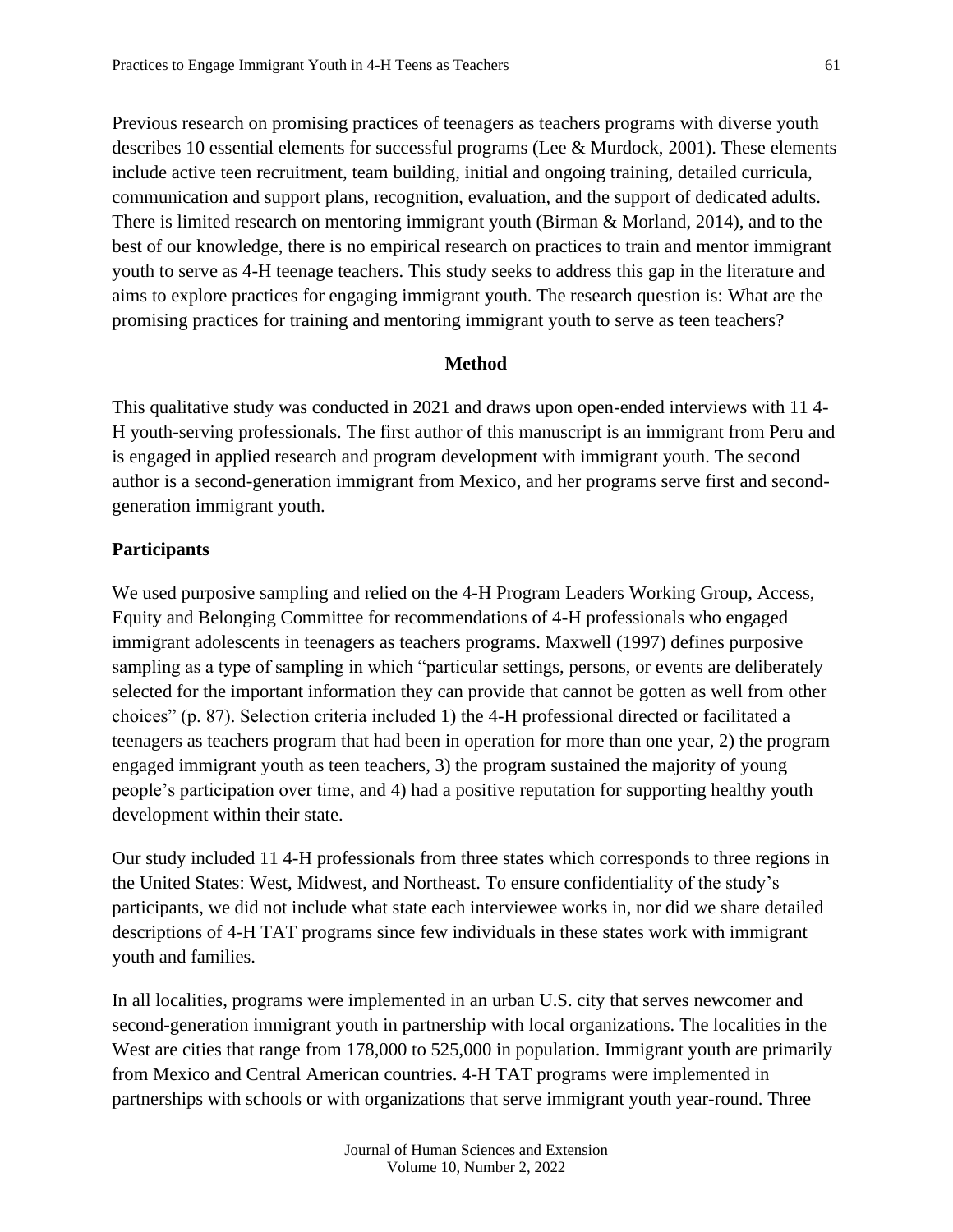4-H professionals who mentored teens are immigrants or second-generation immigrants from Mexico, and the other two self-identified as White. The localities in the Midwest are cities that range from 117,000 to 828,000 people. Immigrant youth are primarily from Mexico, India, China, Burma, and the Philippines. 4-H TAT programs were implemented in partnership with colleges and immigrant youth-serving organizations during the summer months. The 4-H professional is from Puerto Rico. The localities in the Northeast are cities that range from 32,000 to 66,000 people. Immigrant youth are primarily refugees from African countries, Canada, the Philippines, India, and Korea. 4-H TAT programs were implemented in partnership with immigrant youth-serving organizations during the summer months. Three 4-H professionals selfidentified as White. All White professionals had 1-13 years of experience working with vulnerable populations before joining Extension. Participants worked for Extension from 2-15 years. Table 1 includes interviewees' pseudonyms, demographic characteristics, and program duration.

|                   |                  |        | Ethnicity/             |                      |
|-------------------|------------------|--------|------------------------|----------------------|
| Pseudonym         | <b>Region</b>    | Gender | <b>Generation/Race</b> | <b>Program Scope</b> |
| Xochitl Dominguez | Midwest          | Female | Puerto Rico/1st        | Summer               |
| David Morales     | West             | Male   | Bolivian/1st           | Year-round           |
| Camila Dorado     | West             | Female | Mexican/1st            | Year-round           |
| Madison Brown     | West             | Female | White                  | Year-round           |
| Angela Ramirez    | West             | Female | Mexican/2nd            | School year          |
| Edith Real        | West             | Female | Mexican/2nd            | School year          |
| Sandy Walter      | West             | Female | White                  | School year          |
| Karen Owens       | <b>Northeast</b> | Female | White                  | Summer               |
| Sandra Scott      | <b>Northeast</b> | Female | White                  | Summer               |
| Mark Miller       | <b>Northeast</b> | Male   | White                  | Summer               |
| Lorie Pierce      | Northeast        | Female | White                  | Summer               |

#### *Table 1. Interviewee Gender and Ethnicity*

## **Data Collection**

Data collection included open-ended semi-structured interviews with 4-H professionals via Zoom, and these interviews were recorded. Interviews sought to understand the guiding philosophy of 4-H programs, strategies, and challenges for recruiting, engaging, and sustaining the participation of immigrant adolescents as teen teachers in youth programs. The interviews lasted between 45-60 minutes. Sample questions are included in Table 2. All interviews were conducted in English, with some use of Spanish. The data were automatically transcribed by Zoom, and researchers cleaned up the transcripts while listening to the audio recording. Team group discussions about the data set were documented in memos for analysis. Data collection protocols were approved by the University of California, Davis Institutional Review Board.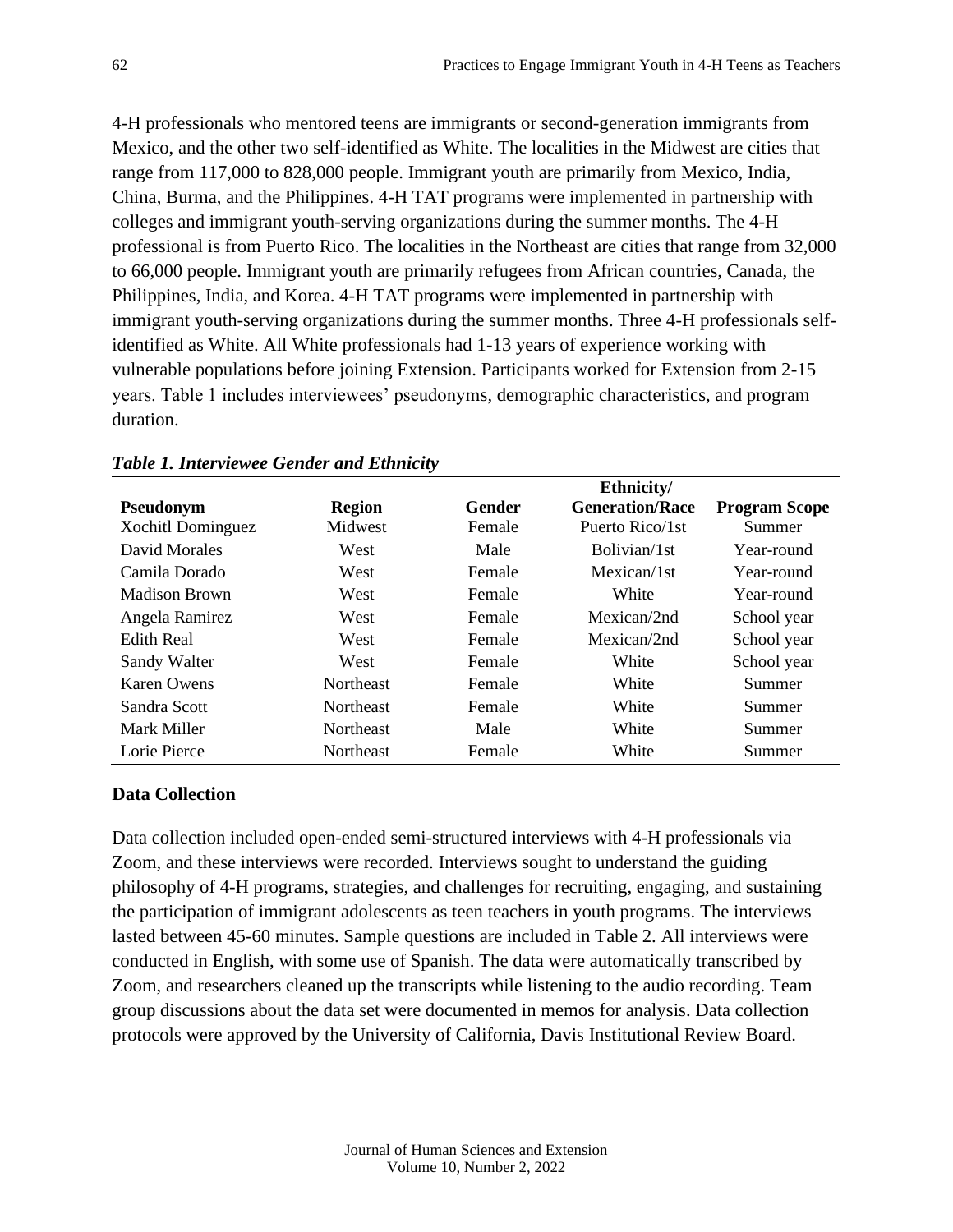#### *Table 2. Sample Interview Questions*

|  |  | <b>Asked of 4-H Professionals</b> |
|--|--|-----------------------------------|
|  |  |                                   |

- 1. Can you tell me a little about your personal background?
- 2. What qualities and skills are needed to work with immigrant youth?
- 3. How would you describe the background of the young people that serve as teen teachers?
- 4. What strategies do you use to recruit immigrant teens to serve as teen teachers?
- 5. What strategies do you use to train immigrant teens to serve as teen teachers?
- 6. What is it about your organization that helps you to support and retain immigrant teens?

## **Analysis**

We analyzed this qualitative dataset (see Table 3 for analysis process) using three coding cycles. We read the interview transcripts and highlighted segments of the text using a priori nodes from immigrant mentoring research. These nodes included mentor's cultural competency, culturally relevant activities, support English language acquisition, advice and counsel youth, encourage family cohesion, and utilize various forms of communication (Chau et al., n.d.; MENTOR, 2009). We also included the teenagers as teachers essential elements (Lee & Murdock, 2001). In the second coding cycle, we used grounded theory (Charmaz, 2006; Strauss & Corbin, 1998) and integrated analysis with respect to conceptual frameworks, organization infrastructure, program elements, and community relationships (Erbstein & Fabionar, 2019). After each coding cycle, the team discussed the data to achieve inter-rater reliability, and decisions were made by consensus (Saldaña, 2009). All coding was done "manually" in the cloud using Box to facilitate access to documents and using multiple color highlights to identify themes. We used Excel to compare and contrast themes among 4-H professionals.

| <b>Data Analysis Phase</b>                                 | <b>Description</b>                                                                                                                                                                                                                                                |
|------------------------------------------------------------|-------------------------------------------------------------------------------------------------------------------------------------------------------------------------------------------------------------------------------------------------------------------|
| Coding cycle 1: A priori<br>nodes                          | Broad coding using a priori nodes based on literature review.                                                                                                                                                                                                     |
| Inter-rater reliability                                    | Both team members coded all interviews. Inter-rater reliability was<br>conducted weekly, and differences were resolved via discussion and<br>consensus.                                                                                                           |
| Coding cycle 2: Refined<br>coding                          | Grounded analysis to refine coding. Reviewed uncoded data to assess<br>the need for additional nodes. Integrated analysis with respect to<br>organizations' conceptual frameworks, organization infrastructure,<br>program elements, and community relationships. |
| Analysis phase 1: Potential<br>key practice identification | Identified potential key practices based on the magnitude of nodes<br>(number of interviewees where a practice was featured), as well as<br>prominence of the concept (how much it was described or articulated).                                                 |
| Analysis phase 2: Key<br>practices confirmation            | Identified practices pursued by at least two 4-H professionals with<br>similar ethnic backgrounds. Reviewed original transcripts to check<br>findings. Each practice was discussed and agreed upon by the team.<br>Analytical memos were coded and analyzed.      |

## *Table 3. Data Analysis Process*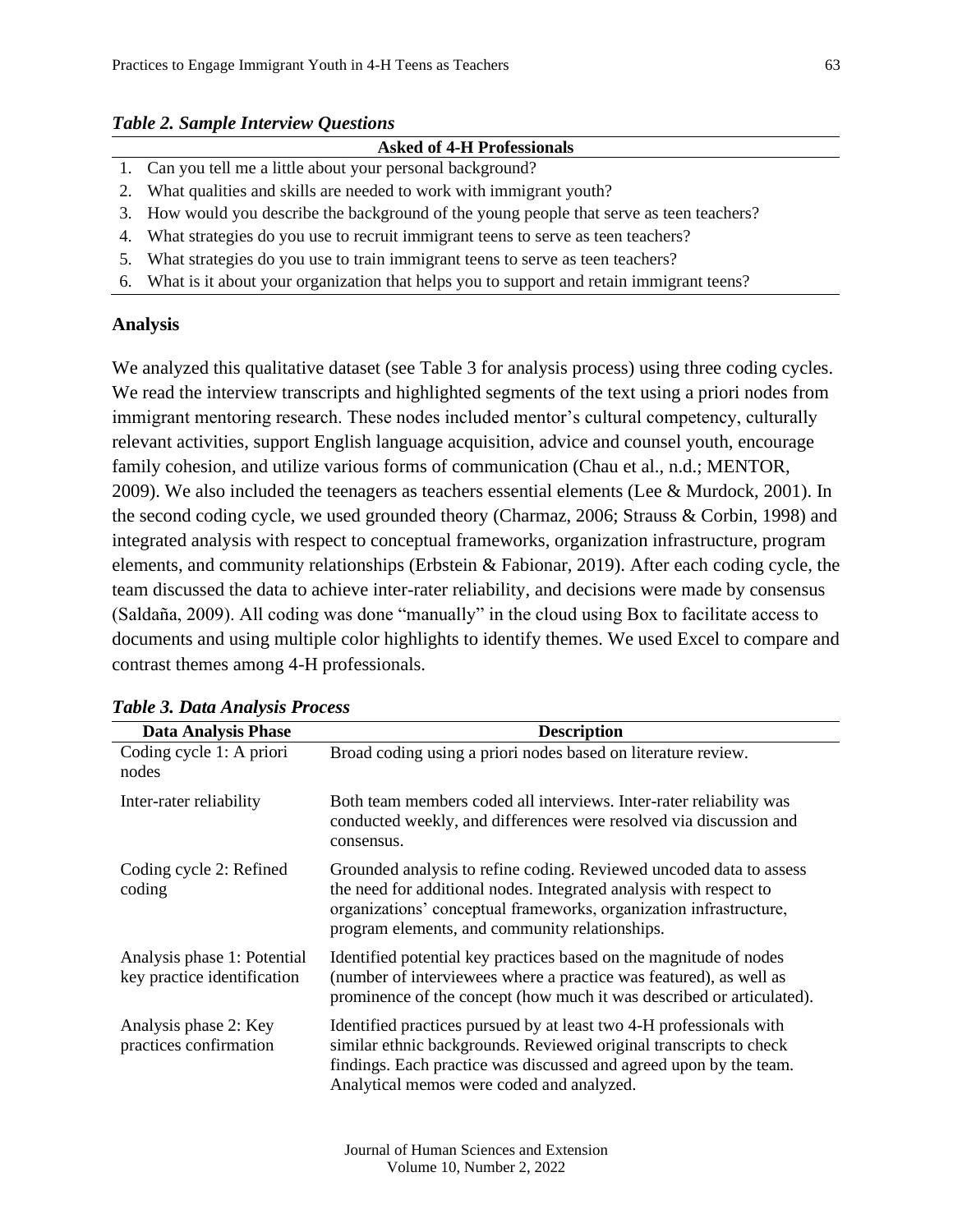| <b>Data Analysis Phase</b> | <b>Description</b>                                                                                                 |
|----------------------------|--------------------------------------------------------------------------------------------------------------------|
| Coding cycle 3:            | Key practices were entered into an Excel sheet as themes and data were                                             |
| Key practices              | coded to facilitate analysis. Data from immigrant 4-H professionals and                                            |
|                            | data from White/European American 4-H professionals were grouped to<br>compare their similarities and differences. |
| Analysis phase 3:          | Explored differences in practices by ethnicity/background and                                                      |
| Key practices              | perspectives.                                                                                                      |

We illustrate frequently mentioned ideas or those we felt were particularly innovative or unique. The quotes in this article were selected to represent a general theme in the participants' responses or for their richness and range.

## **Findings**

To train and mentor immigrant youth as adolescent teachers, all 4-H professionals used practices that are consistent with those of mainstream positive youth development (e.g., Gambone  $\&$ Connell, 2004; Lerner et al., 2011). For example, they cultivate youth's strengths and assets, encourage engagement with staff and program activities, foster a sense of social belonging, and offer a broad system of supports. Staff and youth emphasize team-building activities and youth voice to ensure programs reflect youth interests. All 4-H professionals employed evidence-based strategies for teenagers as teacher programs (Arnold et al., 2016; Lee & Murdock, 2001).

All interviewees negotiated the urban context to engage immigrant youth by establishing and sustaining partnerships with educational, community, or religious organizations. All 4-H professionals described recruiting teens to teach in neighborhoods where programming takes place or within the school or partnering organization to reduce transportation issues. For example, Dominguez shared, "I have several community partners that know the communities I'm serving, and I use them as my scouts to help me identify youth that might be interested in that kind of work." Ramirez conveys how the partnership with a school provided access to a dedicated space for programming but also provided support in recruiting and sustaining the participation of immigrant youth in the program. Partnerships with community-based organizations facilitate building rapport with the immigrant community.

Of interest are the variations in mentoring practices among 4-H professionals that were specifically aimed at immigrant teenagers. Our data revealed three themes that are consistent with the immigrant mentoring literature: cultural competence, culturally responsive mentoring, and parent or family involvement (Oberoi, 2016; Sanchez et al., 2014). This study offers nuanced descriptions of these practices in 4-H teens as teachers programs.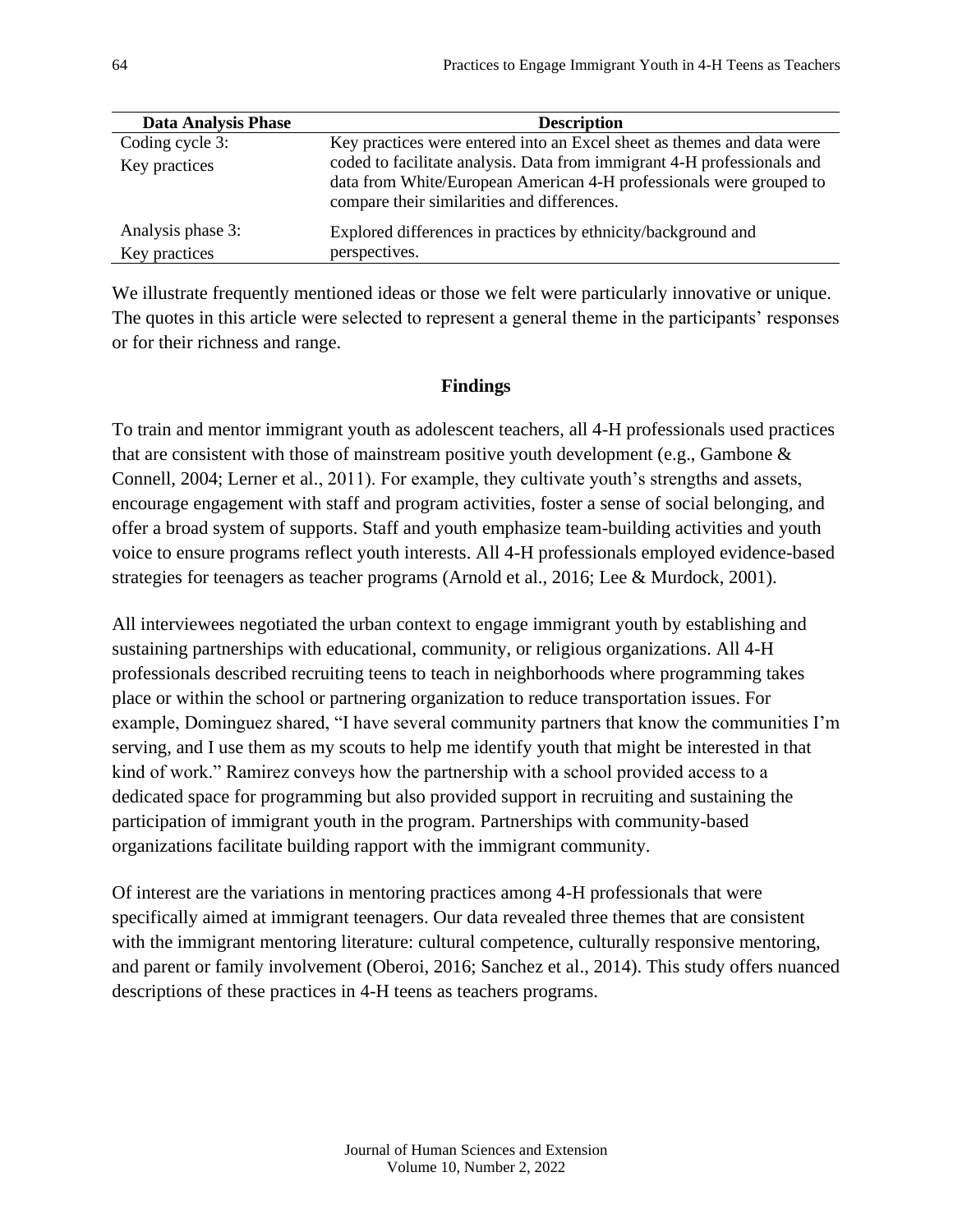#### **Cultural Competence**

Our analysis reveals varying perspectives on what counts as cultural competence. Some 4-H professionals described the importance of acquiring basic knowledge of the history and background of teen teachers and their families. For example, De Villalobos shared,

Having knowledge in terms of the community and the immigrants' experiences, because if we recognize these groups as immigrants, they don't all have the same social conditions or the same experiences. For that reason, it is very important to identify ways to learn and recognize those differences.

4-H professionals described personality traits that are important for relational engagement (Suárez-Orozco et al., 2009) with immigrant populations, such as compassion, empathy, respect, active listening, trustworthiness, and willingness to work with immigrant youth. 4-H professionals included a willingness and commitment to engage with immigrant youth as a description of cultural competence. Olson stated, "The willingness to work with the population, to learn about the population and help address those preconceived notions and that institutional racism that exists in our communities, and naming that." Brown conveyed that

Cultural humility is something that I think is really important as you move forward … and to recognize that you are going to make mistakes. … I think probably the skill that is most needed is just the willingness and the desire to want to work with people who maybe you wouldn't typically work with.

For a subgroup of 4-H professionals who did not share a similar ethnicity with immigrant youth in their programs, cultural competence included partnering with cultural brokers to facilitate communication and mentoring. Cultural brokering is the act of bridging, linking, or mediating between groups or persons of different cultural backgrounds for the purpose of reducing conflict or producing change (Jezewski, 1990). Interviewees described cultural brokers as individuals who are bilingual/bicultural or multilingual/multicultural and are either immigrants or are immersed in the community. For most 4-H professionals, cultural brokers were adults or trusted leaders of another youth-serving organization with an established cultural partnership with the immigrant community. An essential function of cultural brokers is augmenting and enhancing communication with youth. Dominguez shared,

I had not been serving only immigrants that come from my same ethnicity and that means that it can be a different language. For example, I had been working with immigrant youth and refugee youth from Burma. They have different dialects, which means that Spanish is not something we have in common. But, recognizing I don't have those skills, I rely on people that do have that and help with the communication piece.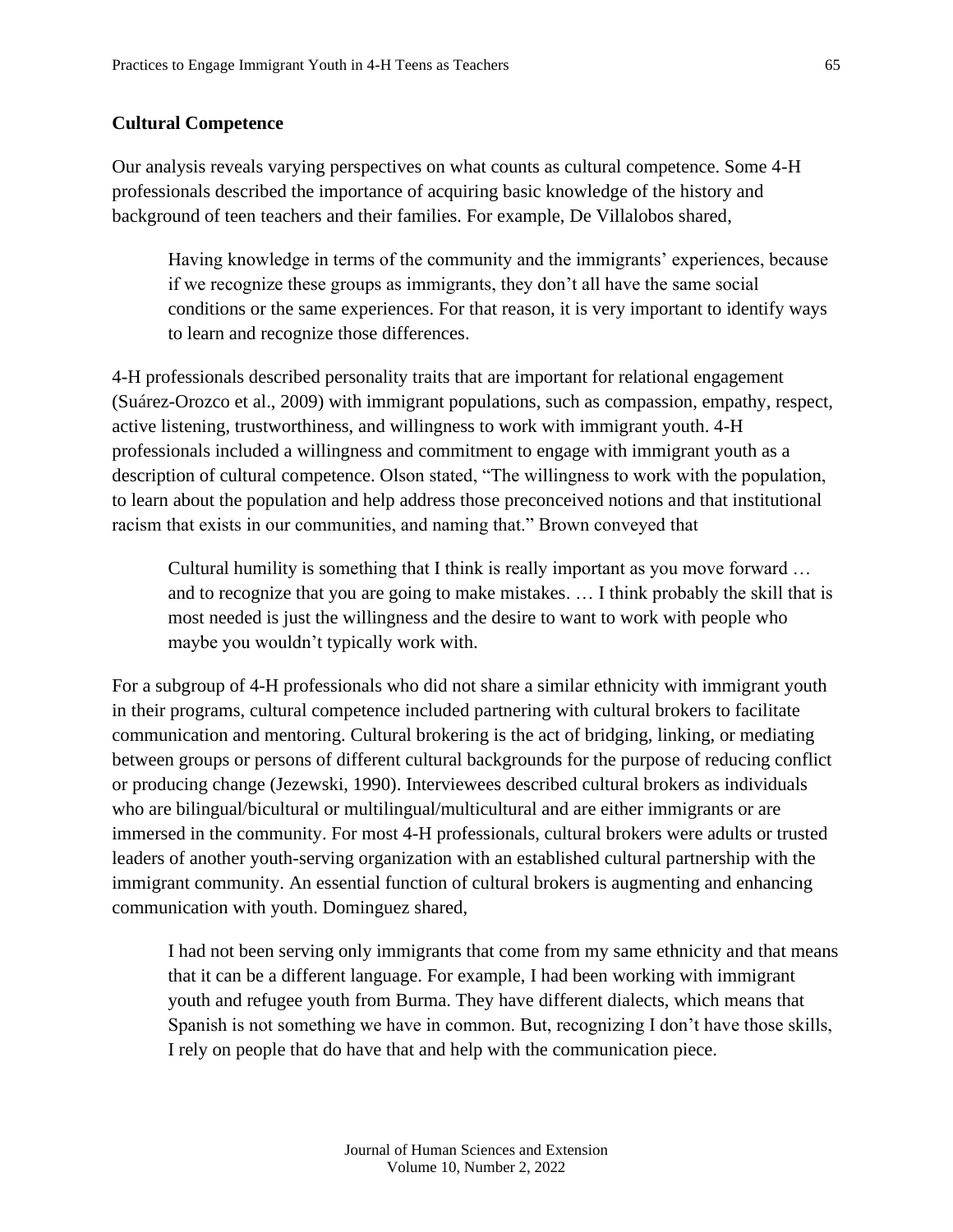Walter described the role of a cultural broker as someone who facilitates relationships with parents. Cultural brokers, as trusted adults, were also mentors to teenagers in 4-H TAT. Walter shared,

If you have mentors that are part of the community where you're teaching, it helps the kids and the parents to have a greater trust of what's going on. Because she knows things about families that I have no idea. If the kid doesn't show up to teach when he is supposed to be there, I don't know what's going on. But she always knew the little details that I wouldn't know.

Trust is a key component of positive youth development, and cultural brokers are described as serving a fundamental role in facilitating cultural bridge-building between 4-H professionals and the immigrant community.

## **Culturally Responsive Mentoring**

Our analysis offers varying perspectives on the nature and function of mentoring relationships between professionals and immigrant teens. We include subthemes on instructional techniques, mentor roles, and fostering youth's cultural assets (Benson et al., 1998; Moll et al., 1992).

## *Instructional Techniques*

4-H professionals described culturally responsive teaching and mentoring in divergent ways. Most 4-H professionals expressed the significance of repeated teaching practice as a strategy for teens' language acquisition and increased confidence to teach. Several 4-H professionals provide youth scripts or other methods of instruction. Ramirez developed presentations for and with teens, and teens practiced teaching. In the process, they also practiced "anticipating any issues or problems that might come up. Like what happens if you run out of time, what happens if you are not prepared, and the technology is not working." 4-H professionals described these as effective strategies to increase the teens' comfort with English and teaching.

During summer 4-H TAT programs, professionals responded to teens' sporadic participation in the program by adhering to the program's schedule. Pierce described conversations she had with youth: "If I have a relationship with them, I could say, 'Okay, you were not here on Tuesday, what happened? What's up?" She connected with youth to identify youth's challenges to participation, and she shared that often she could not change the schedule when this was the issue. Similarly, Owens shared she trusted youth to arrive at the program on time. She added,

We started at 5:30, and we ended at 7:30 [p.m.]. In the communities that I work with time is not a thing, so I used to have kids that would come in at like seven. But we're going to end at 7:30 p.m., and I say to them, "I'm so glad you're here, but we're still going to end at 7:30 because I have a place I have to go next."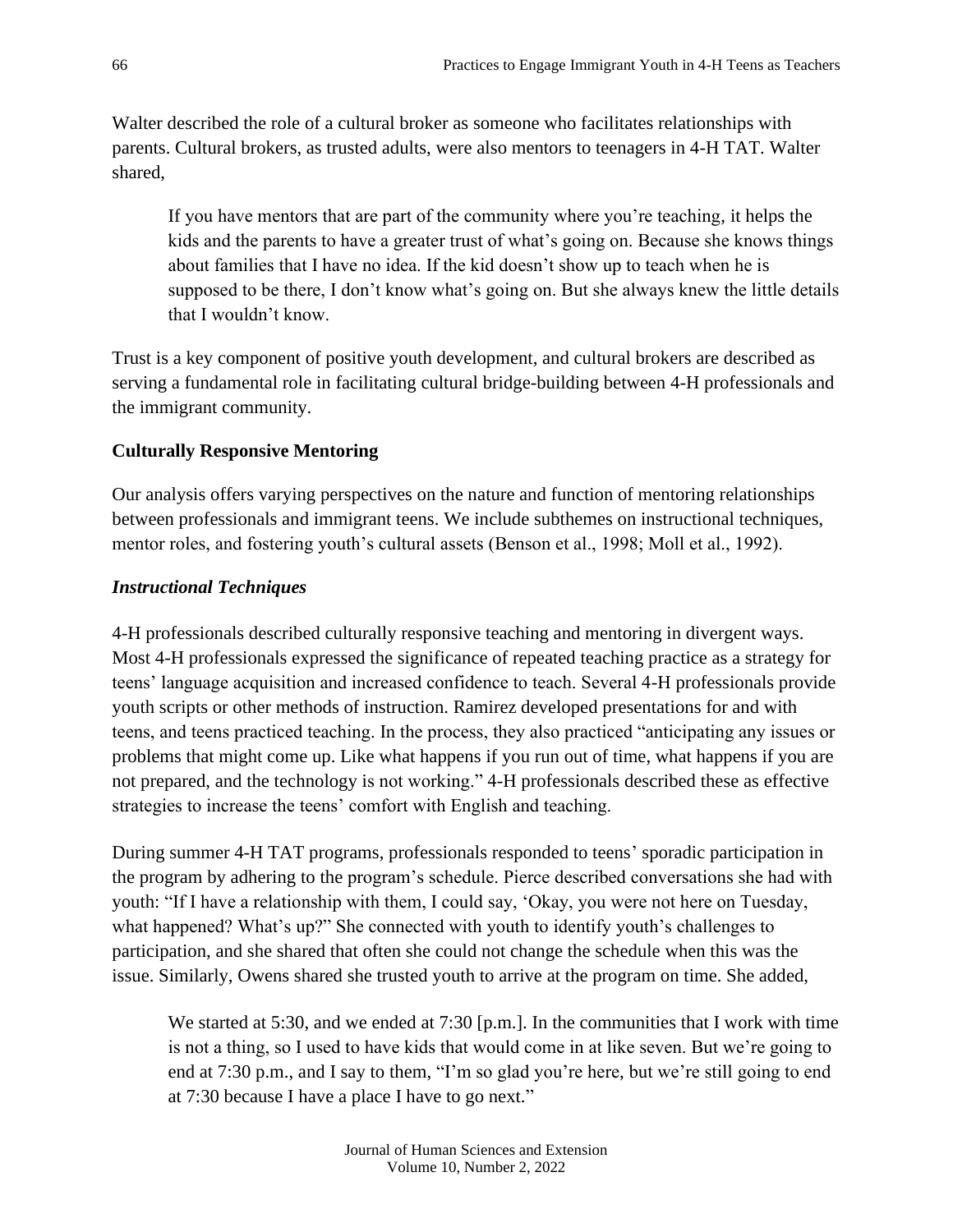In 4-H TAT programs that went beyond summer months in scope, professionals expressed the need to have an understanding and compassionate outlook when discussing accountability with immigrant teens. Ramirez responded to youth's off-and-on participation in the program with empathy and flexibility. She stated,

The different socio-economic status and those different responsibilities that come from being in a family of immigrants or from a lower socio-economic scale had a heavy impact on their participation in the program. Being flexible, compassionate, and understanding really comes into play and is really important.

Dorado is aware that teen teachers who do not show up to the program may be experiencing adversity and stated, "I think that when immigrant teenagers are not showing up, how can we support them, so they do show up." Dorado's response to better support youth included recruiting 12 teens when the program only needed two teen teachers. By recruiting more teens, youth rotated, took turns, and taught younger children when their competing family or job demands allowed them time to teach.

## *Mentor-Mentee Relationships*

Our analysis reveals divergent perspectives on the mentor-mentee relationship. Some professionals perceived themselves as role models, partners in a youth-adult partnership, and program facilitators. In these roles, professionals engaged in mentorship within the boundaries of the program. In addition to these roles, other professionals engaged with teens in "long-standing relationships" that went beyond the 4-H TAT program.

Owens shared she invested time in getting to know teens by inquiring about youth's interest in food and music and sharing her own interests with them. By getting to know teen teachers, Owens maintained relationships with teens that went beyond the program setting and interacted with youth in the community and as young adults in college. Dorado described her role as going beyond job responsibilities to include driving teens around, taking a 2 a.m. call from a teenager that is crying, helping them navigate college transcripts, or writing a resume. She added, "A lot of these things have less to do with job responsibilities and more to do with a commitment to help immigrant youth." Several professionals described driving youth to places even though their organizational policies did not allow this. Domingues shared, "We don't have official vehicles. I have to admit that I break the rules, and when youth need it, I do it."

Some professionals also served as counselors in response to youth's needs for well-being. Ramirez described having conversations with youth about what is home to them: "having to deal with all those emotions of missing home. We had a lot of conversations about being homesick and missing the city that they grew up in and missing their family." By listening to youth, Ramirez gained insight into teens' backgrounds and challenges and was able to understand better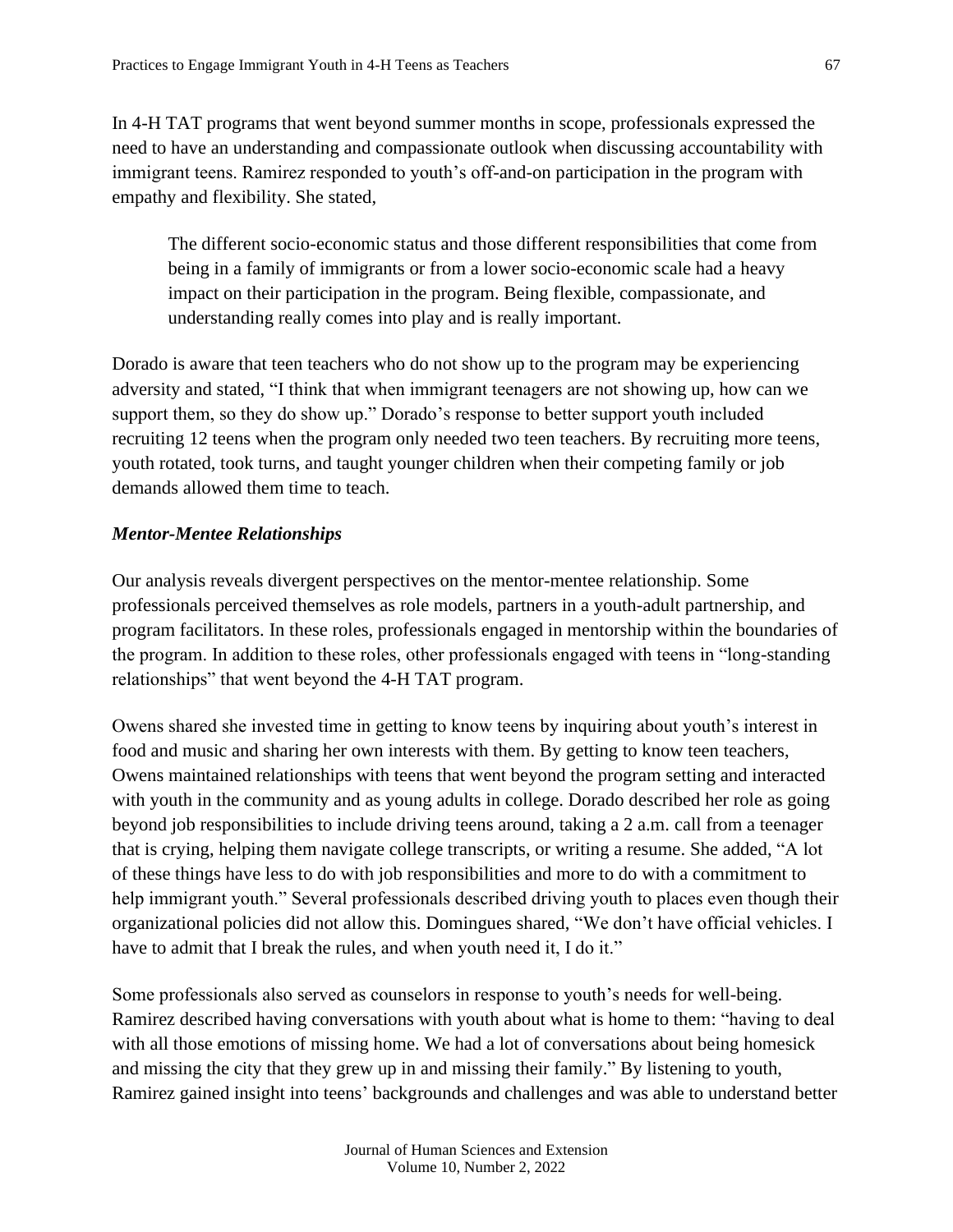and support youth. Real included conversations on mental health with immigrant teenagers as part of the program in response to youth's expressed needs. She stated, "Some of them [youth] opened up and said, 'I suffered with depression, and I've gone through this, and I've been bullied." Real described providing guidance, support, and space to foster youth's interests and passions. Oatman acted as an institutional agent (Stanton-Salazar & Spina, 2003) and connected immigrant and refugee youth with organizations that help youth and families with traumainformed care. Culturally responsive teaching and mentoring include responding to the need for mental health and well-being with immigrant youth.

## *Cultural Assets*

4-H professionals described integrating youth voice in programming to facilitate additional culturally relevant leadership or learning opportunities for and with immigrant youth. These activities provided youth with opportunities to foster their cultural pride and contribute to social justice. Dorado described the development of a teenager as a teacher's soccer program, which flourished due to youth interest and experience, even though there was no curriculum or guide to follow. She also engaged youth in community service activities and organized a retreat to watch a movie. Owens extended the summer program and described offering activities in response to youth's interest, such as learning about community justice, food systems, and nutrition.

One 4-H professional engaged youth in dialogue during training sessions. Domingues shared,

We have different sessions that we offer on how to manage difficult conversations, like cultural awareness. … To help develop appreciation for their own culture, to feel proud about it. We talk about diversity and what equity means in terms of teens teachers and the work they are doing to make programs accessible to all youth in their county.

The absence of additional perspectives on this component of culturally relevant mentoring illustrates the challenges professionals have to implement culturally responsive strategies in 4-H TAT programs.

## **Involving Parents**

Most professionals stated they involved parents at the beginning of the program to describe the opportunity, complete enrollment forms, or obtain permissions for travel. Two professionals described expanding their mentoring practices to parents of immigrant youth.

We extend the concept of familismo, a dimension of Latinx culture, defined as including the immediate or extended family as part of the nuclear family, to familismo mentorship. This approach embraces the youth and family or extended family into a mentoring relationship. For example, two bilingual 4-H professionals used familismo mentorship with Latinx immigrant youth. Dorado shared an experience where she advised youth and supported parents in their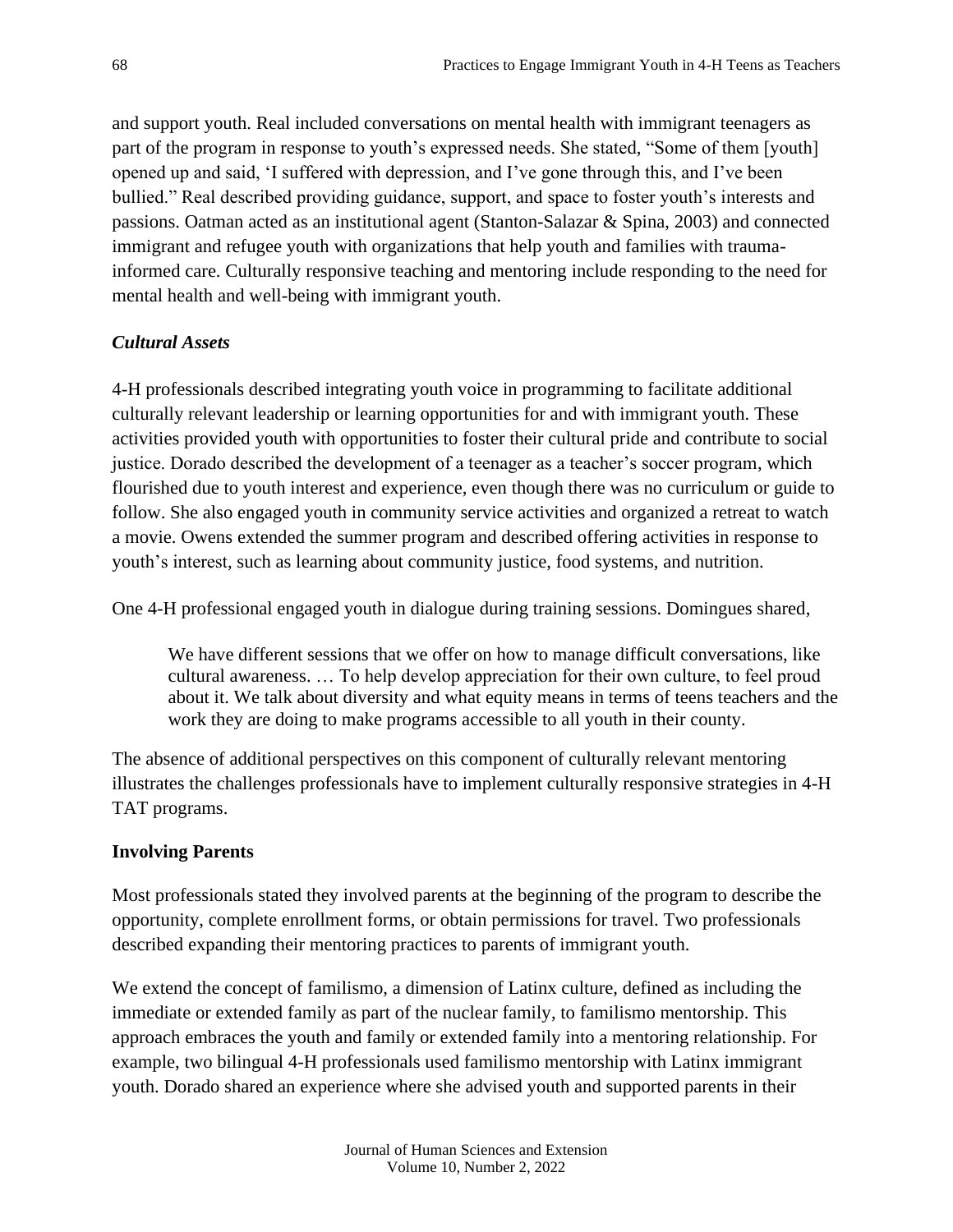parenting roles. She stated, "Parents told me, 'Can you talk to Danny about him going to college, or picking his career?'" In this example, Dorado was trusted to resolve a family concern. Furthermore, Dorado expressed how talking to parents about matters that concerned them was a need that could not be left unattended in the program: "it's keeping the conversation going with families, which I think it's a critical accommodation for teens to be in the program." Similarly, Real shared, "Many times, I'm not only mentoring the youth, but also the parents." Real responds to parents who seek advice with their children's schooling, virtual parent-teacher conferences, and career or college opportunities. These 4-H professionals embraced a collective mentorship approach in response to the need for guidance from immigrant youth and parents.

#### **Discussion**

Our conversations with 11 4-H professionals increased our understanding of the realities and challenges of integrating culturally responsive teaching and mentoring into 4-H TAT programs with immigrant teen teachers. However, before discussing the results, it is important to acknowledge the limitations that defined our study. First, our focus was on 4-H professionals who engaged immigrant adolescents in 4-H TAT programs from three U.S. regions. Thus, perspectives discussed here may not reflect those of 4-H professionals from other regions of the United States. We focused our study at the program level and did not explore how the organization supports or hinders professionals' youth development practice. In addition, by focusing solely on purposive sampling, we did not capture the perspectives of professionals who are not known to be engaging immigrant youth to serve as teen teachers. Our original research plan included youth focus group interviews, but due to the pandemic and the resulting digital opportunity gap, we were unable to engage in conversations with youth. All interviewees implemented programs in urban settings, and the perspectives of professionals from suburban and rural settings are not included. This is an important area for further exploration.

The experiences and stories of 4-H professionals remind us that cultural competence, a dynamic and long-lasting endeavor, is co-created with immigrant teens within programs and communities. 4-H professionals engaged in mutual learning with youth, cultural brokers, and communities to develop their cultural competence. This included gaining knowledge and applying skills in teaching and mentoring. Professionals described personality traits that are important for relational engagement (Suárez-Orozco, 2009). These traits included compassion, empathy, respect, active listening, trustworthiness, and willingness to work with immigrant youth. Diaz et al. (2021) identified these personality traits and others as essential for intercultural competence.

We found a nuanced difference in mentoring approaches between 4-H professionals who shared a similar lived experience with youth (immigrant or second-generation) and non-immigrant professionals. Immigrant professionals' roles extended beyond their job responsibilities to support youth. These professionals assisted immigrant youth and families to navigate adversity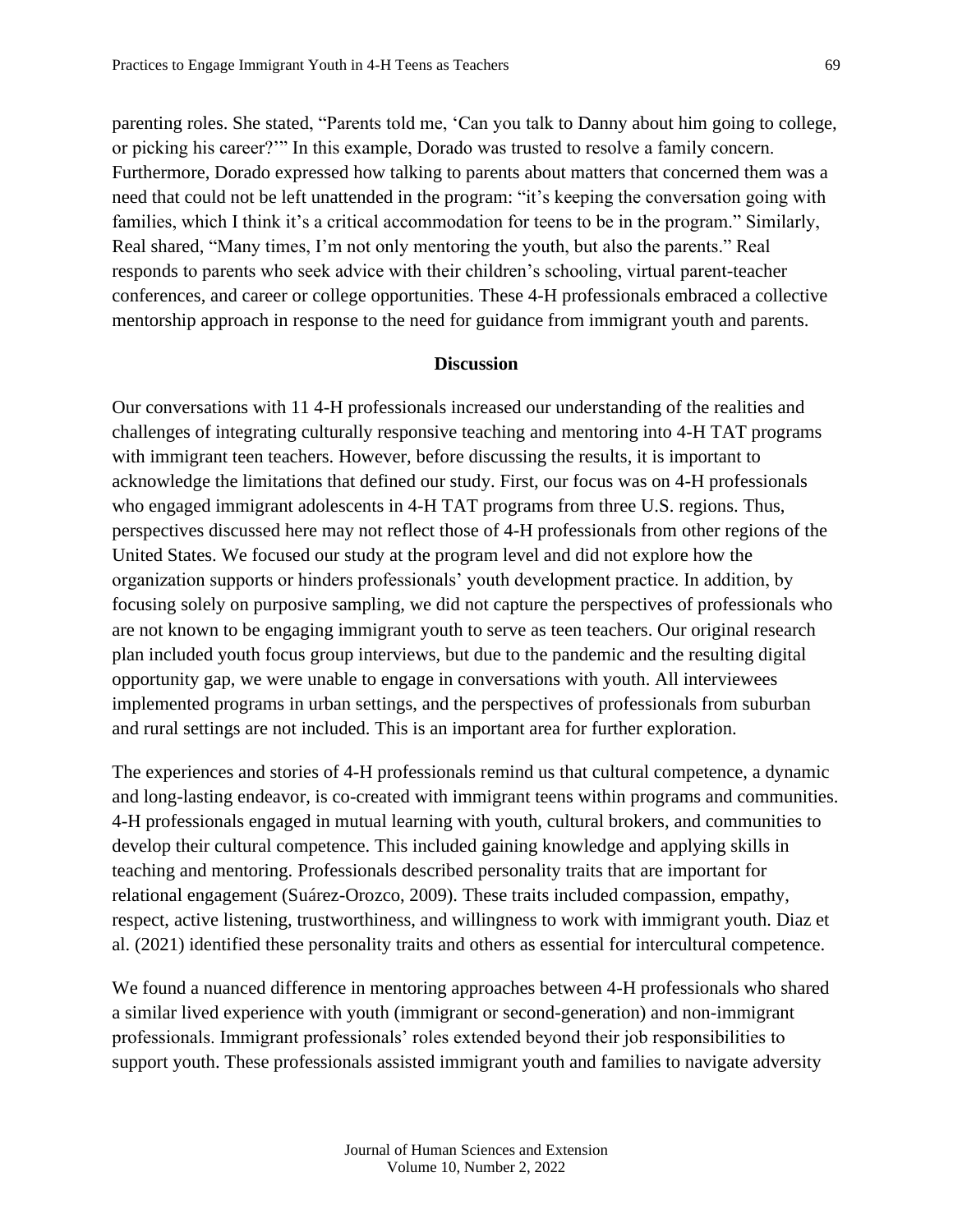and foster well-being. Moreover, immigrant professionals strengthened immigrant youth's cultural assets and co-created spaces for leadership, dialogue, and activities that matter to them.

We were surprised by what we interpret to be a tension between program length and an assimilationist perspective to the norms of established programs. In summer programs, most professionals emphasized youth's assimilation to program schedule and timeliness. Professionals engaged youth in conversations to deepen the relationship, yet only one professional described long-lasting relationships. 4-H professionals who engaged youth beyond the summer months invested time in adapting the program to meet youth's schedules, engaged youth in conversations of their immigrant experience, supported teens' mental health and well-being, integrated and fostered youth's cultural assets into programming, and developed long-lasting relationships. Longer relationships between mentors and mentees in dyadic relationships are associated with positive youth development outcomes (Grossman & Rhodes, 2002). However, Birman and Morland (2014) state there are no empirical studies on whether and how mentoring is related to the acculturation process of youth from immigrant families. Our study indicates this is an area for future research.

Our study supports the need to engage 4-H culturally competent professionals to mentor immigrant adolescents in teenagers as teachers' models. Consistent with empirical research on mentoring immigrant youth, in an ideal situation, 4-H professionals will have a shared living experience with immigrant youth (Birman & Morland, 2014). Our study suggests that when this is not feasible, 4-H professionals who have previous experience working with vulnerable populations will engage cultural brokers to facilitate cultural bridge-building.

## **Program Recommendations**

Immigrant youth make up 17.8 million children of the U.S. youth population (Batalova et al., 2021), yet this study only identified 11 4-H professionals in the nation who engaged immigrant youth in the 4-H TAT model. This indicates that immigrant adolescents are not fully included in this 4-H program model. We suggest the following recommendations for Extension 4-H professionals to operationalize in ways that reflect local interests, needs, and resources to support immigrant youth to engage as teen teachers:

- Build an organizational culture that normalizes cultural responsiveness and affirms and builds on immigrant youth and families' cultural and social capital.
- Cultivate relationships between 4-H professionals and cultural brokers to facilitate greater cultural understanding and to inform program design, implementation, and evaluation.
- Engage in professional development to map local resources and integrate traumainformed care to address adolescents' social and emotional learning. (Erbstein & Fabionar, 2019; Marshall et al., 2016).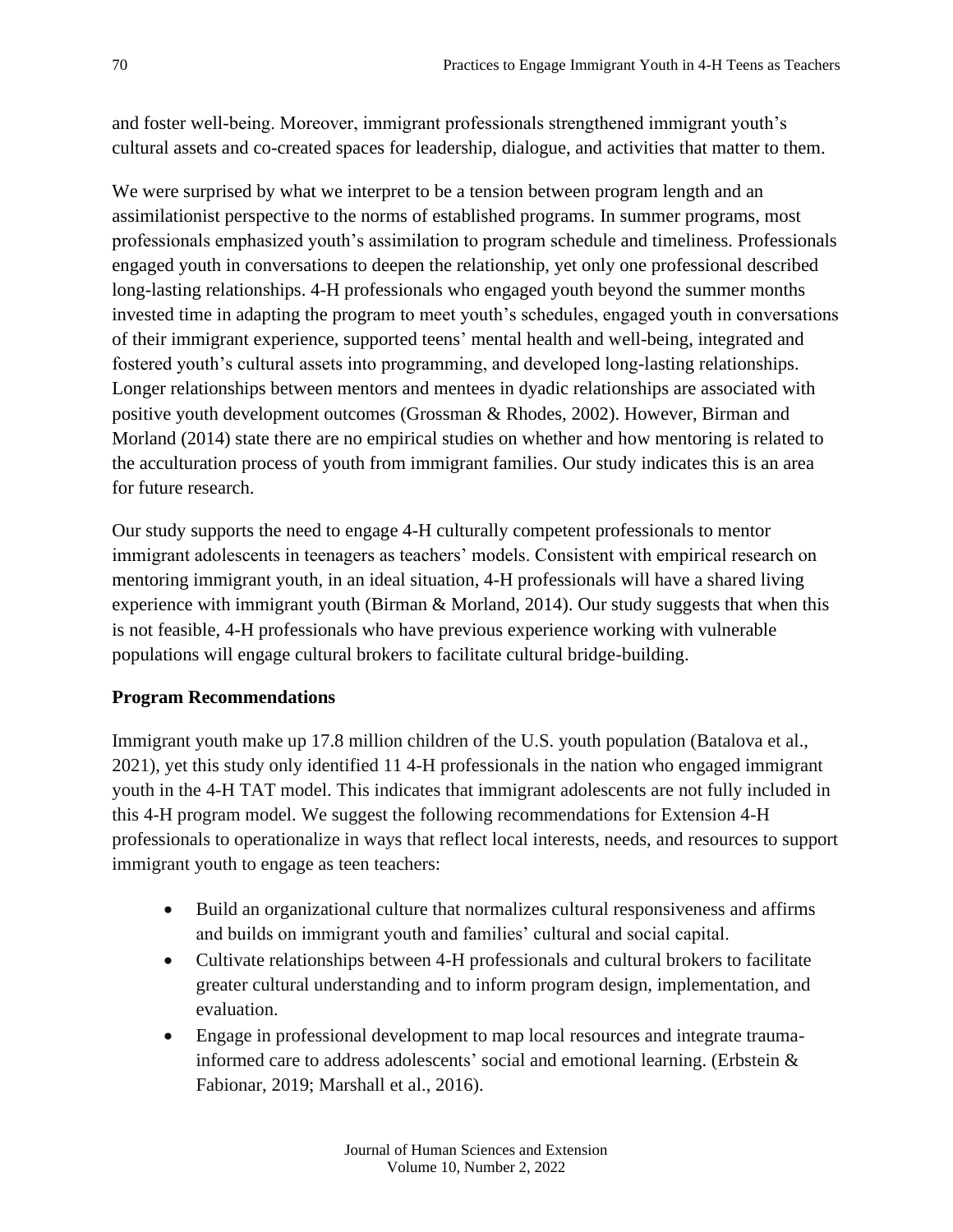- Create learning environments that promote cultural belonging by including relevant material for youth, facilitate English language acquisition, respect and value immigrant youths' economic responsibilities, and honor youth and familial heritage.
- Build trust with parents and caregivers to facilitate familismo or collective mentoring.

#### **Research Recommendations**

This exploratory study describes culturally relevant teaching and mentoring strategies in 4-H TAT programs. Future research could utilize Simpkins et al. (2017) culturally relevant framework for out-of-school programs to operationalize these practices within the context of immigrant youth-serving organizations. Secondly, investigating the role of mentoring in acculturation would benefit programs and immigrant youth and families. Thirdly, similar to the work of Bruce and Bridgeland (2014), which describes youths' perspectives on outcomes and availability of mentoring programs, there is a need to include immigrant adolescents' perspectives on effective teenagers as teachers models. Finally, it is important to understand whether and how the locality in which adolescents teach influences practitioners and youths practice. Research in these areas will offer important insights for program development, facilitate the inclusion of immigrant youth's contributions to these program models, and foster the wellbeing of immigrant and refugee youth.

#### **References**

- Arnold, M. E., Flesch, J. M., Ashton, C., & Black, L. (2016). YA4-H! Youth advocates for health: Impact of a 4-H teens-as-teachers program. *Journal of Extension, 54*(6), Article 13.<https://tigerprints.clemson.edu/joe/vol54/iss6/13/>
- Batalova, J., Hanna, M., & Levesque, C. (2021, February 11). Frequently requested statistics on immigrants and immigration in the United States. *Migration Policy Institute*. [https://www.migrationpolicy.org/article/frequently-requested-statistics-immigrants-and](https://www.migrationpolicy.org/article/frequently-requested-statistics-immigrants-and-immigration-united-states-2020)[immigration-united-states-2020](https://www.migrationpolicy.org/article/frequently-requested-statistics-immigrants-and-immigration-united-states-2020)
- Bennett, J. M. (1998). Intercultural communication: A current perspective. In M. Bennett (Ed.), *Basic concepts of intercultural communication* (pp. 1–34). Intercultural Press.
- Bennett, J. M. (2008). Transformative training: Designing programs for culture learning. In M. A. Moodian (Ed.), *Contemporary leadership and intercultural competence: Understanding and utilizing cultural diversity to build successful organizations* (pp. 95– 110). SAGE Publications.
- Benson, P. L., Leffert, N., Scales, P. C., & Blyth, D. A. (1998). Beyond the 'village' rhetoric: Creating healthy communities for children and adolescents. *Applied Developmental Science*, *2*(3),138–159. [https://doi.org/10.1207/s1532480xads0203\\_3](https://doi.org/10.1207/s1532480xads0203_3)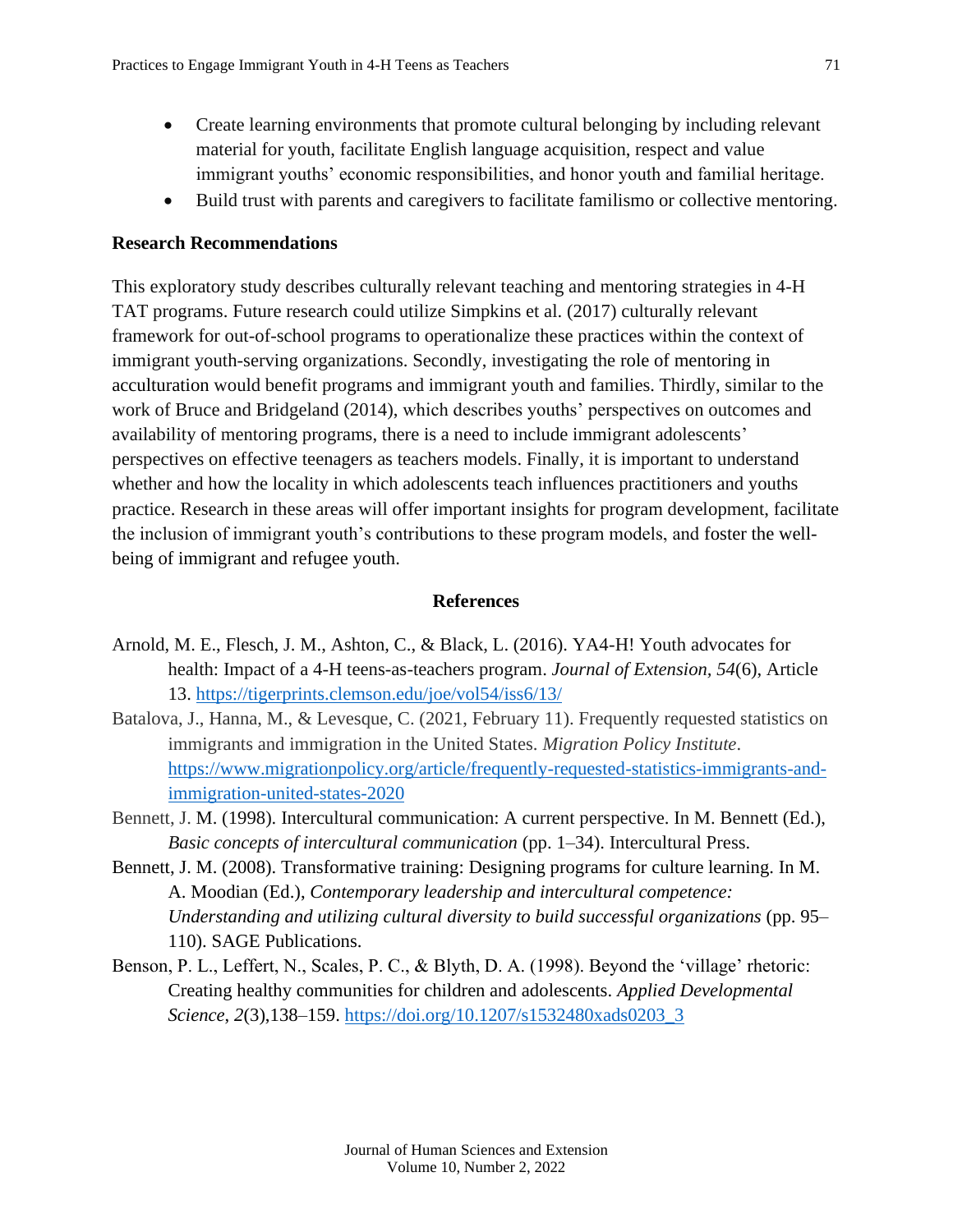- Bird, M., & Subramaniam, A. (2011). Teens as teachers enhance environmental education and personal skills through service learning. In A. Subramaniam, K. Heck, R. Carlos, & S. Junge (Eds.), *Advances in youth development: Research and evaluation from the University of California Cooperative Extension 2001-2010* (pp. 32–41). University of California, Agriculture and Natural Resources.
- Birman, D., & Morland, L. (2014). Immigrant and refugee youth. In D. I. Dubois & M. J. Karcher (Eds.), *Handbook of youth mentoring* (2nd ed., pp. 355–368). SAGE Publications.
- Bolshakova, V. L. J., Gieng, J., Sidhu, C. S., Vollinger, M., Gimeno, L., & Guild, J. (2018). Teens as teachers in the garden: Cultivating a sustainable model for teaching healthy living. *Journal of Youth Development, 13*(3), 111–135. <https://doi.org/10.5195/jyd.2018.621>
- Bruce, M., & Bridgeland, J. (2014). *The mentoring effect: Young people's perspectives on the outcomes and availability of mentoring.* Civic Enterprises, Hart Research Associates. [https://www.civicllc.com/\\_files/ugd/03cac8\\_f391abc29fb347ca90217c52cdb67862.pdf](https://www.civicllc.com/_files/ugd/03cac8_f391abc29fb347ca90217c52cdb67862.pdf)
- Charmaz, K. (2006). *Constructing grounded theory: A practical guide through qualitative analysis*. SAGE Publications.
- Chau, N., Gonzales-Chavez, L., Hassan, S., Marquez, S., & West, W. (n.d.). *Preparing staff to work with immigrant youth.* National Collaboration for Youth. [https://rhyclearinghouse.acf.hhs.gov/sites/default/files/docs/16353-](https://rhyclearinghouse.acf.hhs.gov/sites/default/files/docs/16353-Preparing_Staff_to_Work_With_Immigrant_Youth.pdf) Preparing Staff to Work With Immigrant Youth.pdf
- Diaz, J., Silvert, C., Gusto, C., Jayaratne, K., & Narine, L. (2021). Towards intercultural competence: Using consensus to identify essential personality traits for an inclusive extension education workforce. *Advancements in Agricultural Development, 2*(3), 83–95. <https://doi.org/10.37433/aad.v2i3.135>
- Emil, C., Dworkin, J., & Skelly, C. (2007). Youth teaching youth: Evaluation of the alcohol/tobacco decisions cross-age teaching program. *The Forum for Family and Consumer Issues, 12*(2). [https://www.theforumjournal.org/2007/09/03/youth-teaching](https://www.theforumjournal.org/2007/09/03/youth-teaching-youth-evaluation-of-the-alcoholtobacco-decisions-cross-age-teaching-program/)[youth-evaluation-of-the-alcoholtobacco-decisions-cross-age-teaching-program/](https://www.theforumjournal.org/2007/09/03/youth-teaching-youth-evaluation-of-the-alcoholtobacco-decisions-cross-age-teaching-program/)
- Enchautegui, M. E. (2014). *Immigrant youth outcomes: Patterns by generation, race and ethnicity.* Urban Institute. [https://www.urban.org/sites/default/files/publication/22991/413239-Immigrant-Youth-](https://www.urban.org/sites/default/files/publication/22991/413239-Immigrant-Youth-Outcomes-Patterns-by-Generation-and-Race-and-Ethnicity.PDF)[Outcomes-Patterns-by-Generation-and-Race-and-Ethnicity.PDF](https://www.urban.org/sites/default/files/publication/22991/413239-Immigrant-Youth-Outcomes-Patterns-by-Generation-and-Race-and-Ethnicity.PDF)
- Erbstein, N., & Fabionar, J. O. (2019). Supporting Latinx youth participation in out-of-school time programs: A research synthesis. *Afterschool Matters*, *29*,17–27. [https://www.niost.org/Afterschool-Matters-Spring-2019/supporting-latinx-youth](https://www.niost.org/Afterschool-Matters-Spring-2019/supporting-latinx-youth-participation-in-out-of-school-time-programs)[participation-in-out-of-school-time-programs](https://www.niost.org/Afterschool-Matters-Spring-2019/supporting-latinx-youth-participation-in-out-of-school-time-programs)
- Foxen, P., & Mather, M. (2016). *Toward a more equitable future: The trends and challenges facing America's Latino children.* National Council of La Raza. [https://www.unidosus.org](https://www.unidosus.org/wp-content/uploads/2021/07/towardamoreequitablefuture_92916.pdf) [/wp-content/uploads/2021/07/towardamoreequitablefuture\\_92916.pdf](https://www.unidosus.org/wp-content/uploads/2021/07/towardamoreequitablefuture_92916.pdf)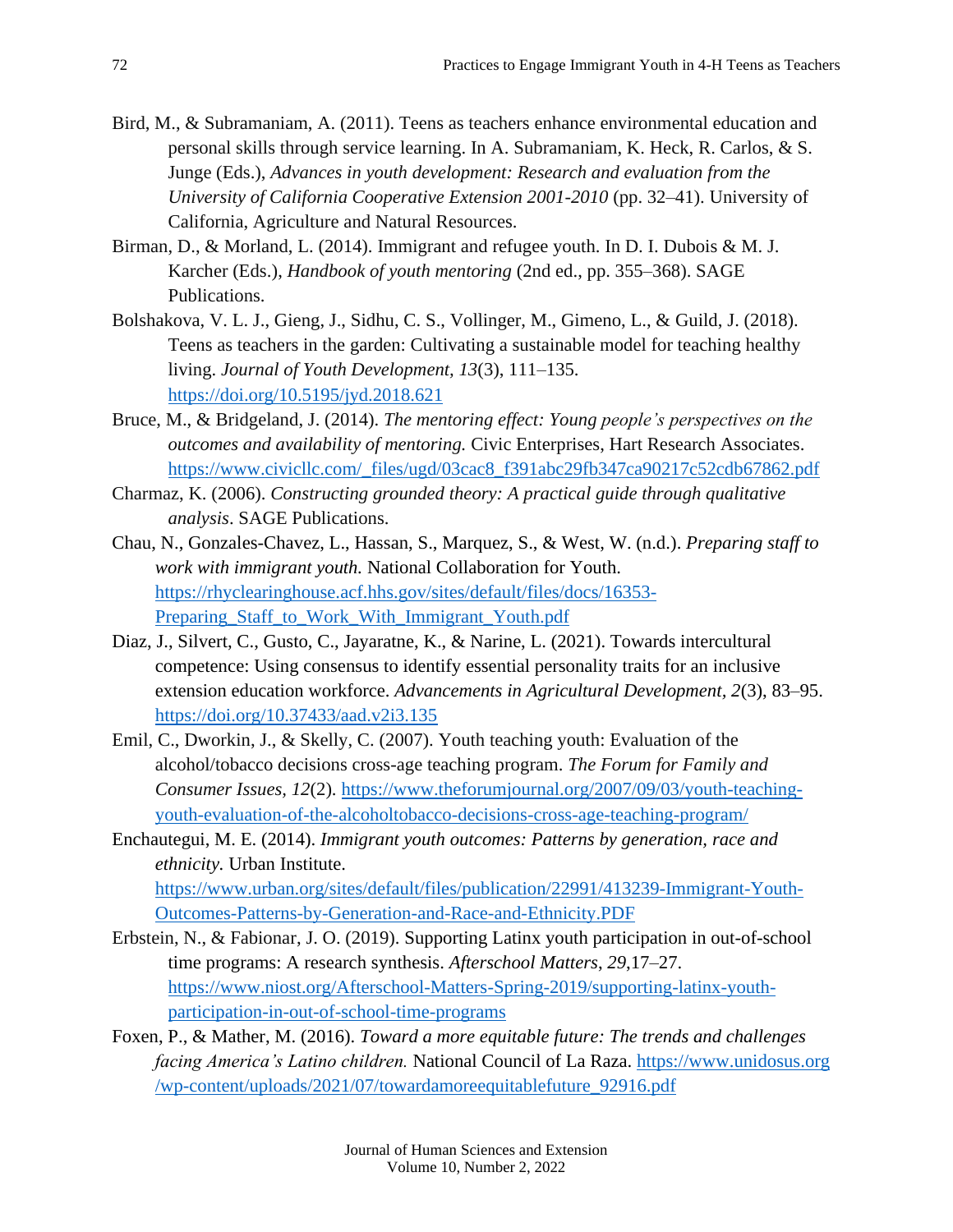- Gambone, M. A., & Connell, J. P. (2004). The community action framework for youth development. *Prevention Researcher, 11*(2), 17–20.
- Gay, G. (2010). *Culturally responsive teaching: Theory, research, and practice*. Teachers College Press.
- Grossman, J. B., & Rhodes, J. E. (2002). The test of time: Predictors and effects of duration in youth mentoring relationships. *American Journal of Community Psychology, 30*(2), 199– 219.<https://doi.org/10.1023/A:1014680827552>
- Hammond-Diedrich, K. C., & Walsh, D. (2006). Empowering youth through a responsibilitybased cross-age teacher program. An investigation into impact and possibilities. *The Physical Educator, 63*, 134–142.
- Jezewski, M. A. (1990). Culture brokering in migrant farm worker health care. *Western Journal of Nursing Research, 12*(4), 497–513.<https://doi.org/10.1177/019394599001200406>
- Jucovy, L. (2002). *Technical Assistance Packet #7: Same and cross-race matching*. Northwest Regional Educational Laboratory.<https://www.issuelab.org/resources/12067/12067.pdf>
- Kim, S. Y., Schwartz, S. J., Perreira, K. M., & Juang, L. P. (2018). Culture's influence on stressors, parental socialization, and developmental processes in the mental health of children of immigrants. *Annual Review of Clinical Psychology*, *14*, 343–370. <https://doi.org/10.1146/annurev-clinpsy-050817-084925>
- Lee, F. C. H., & Murdock, S. (2001). Teens as teachers programs: Ten essential elements. *Journal of Extension, 39*(1), Article 1RIB1. <https://archives.joe.org/joe/2001february/rb1.php>
- Lerner, R. M., Lerner, J. V, Lewin-Bizan, S., Bowers, E. P., Boyd, M. J., Mueller, M. K., Schmid, K. L., & Napolitano, C. M. (2011). Positive youth development: Processes, programs, and problematics. *Journal of Youth Development, 6*(3), 40–64. <https://doi.org/10.5195/jyd.2011.174>
- Marshall, E. A., Roche, T., Comeau, E., Taknint, J., Butler, K., Pringle, E., Cumming, J., Hagestedt, E., Deringer, L., & Skrzypczynski, V. (2016). *Refugee youth: Good practices in urban resettlement contexts*. UN-Habitat; Centre for Youth and Society. [https://www.uvic.ca/research/centres/youthsociety/assets/docs/resources/cfys-refugee](https://www.uvic.ca/research/centres/youthsociety/assets/docs/resources/cfys-refugee-youth-resettlement-report.pdf)[youth-resettlement-report.pdf](https://www.uvic.ca/research/centres/youthsociety/assets/docs/resources/cfys-refugee-youth-resettlement-report.pdf)
- Maxwell, J. (1997). Designing a qualitative study. In L. Bickman & D. J. Rog (Eds.), *Handbook of applied social research methods* (pp. 69–100). SAGE Publications.
- MENTOR. (2009). *Mentoring immigrant & refugee youth: A toolkit for program coordinators*. [https://nationalmentoringresourcecenter.org/resource/mentoring-immigrant-and-refugee](https://nationalmentoringresourcecenter.org/resource/mentoring-immigrant-and-refugee-youth/)[youth/](https://nationalmentoringresourcecenter.org/resource/mentoring-immigrant-and-refugee-youth/)
- Moll, L. C., Amanti, C., Neff, D., & Gonzalez, N. (1992). Funds of knowledge for teaching: Using a qualitative approach to connect homes and classrooms. *Theory into Practice*, *31*(2),132–141.<https://doi.org/10.1080/00405849209543534>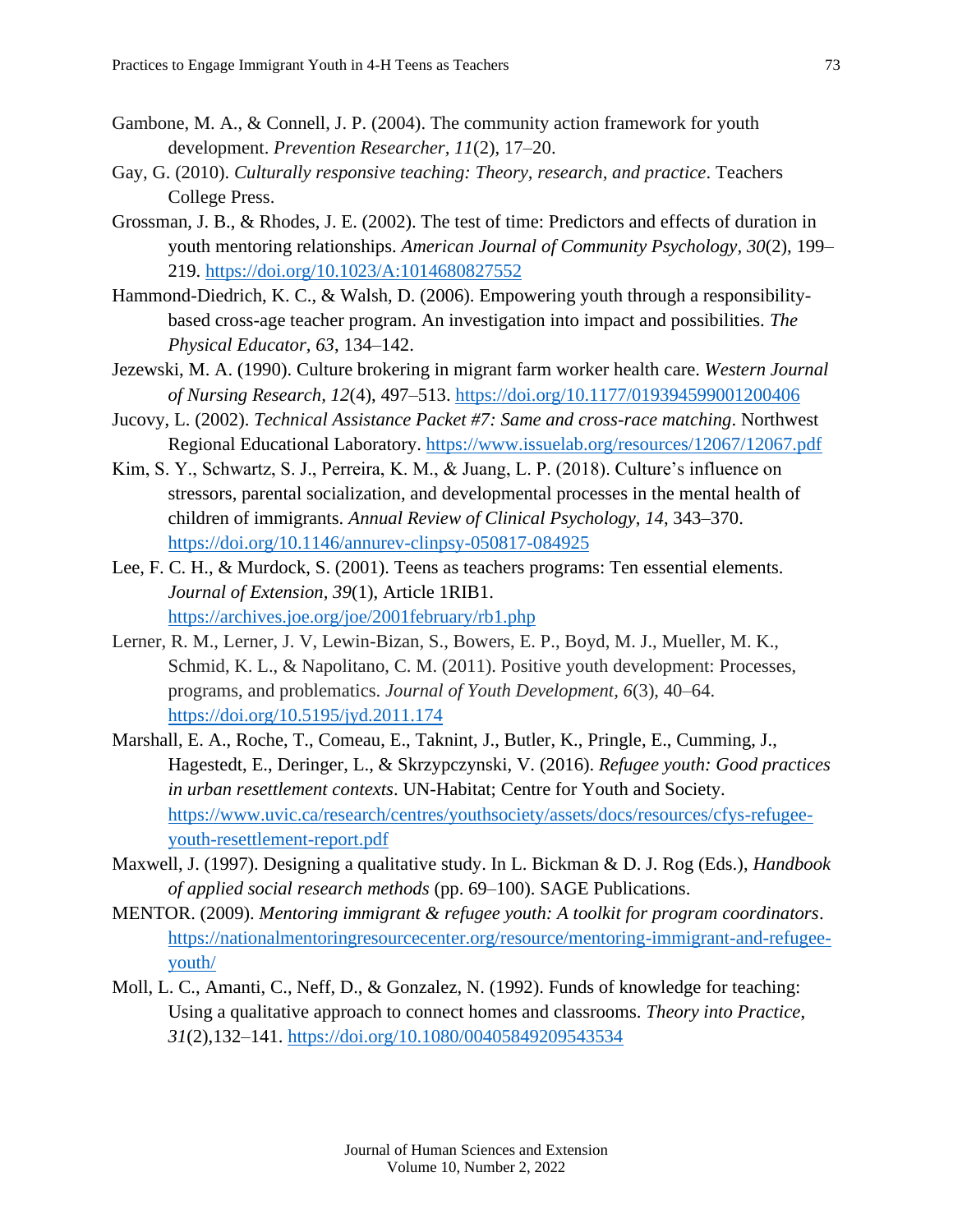- Neri, R. C., Lozano, M., & Gomez, L. M. (2019). (Re)framing resistance to culturally relevant education as a multilevel learning problem. *Review of Research in Education, 43*(1)*,*  197–226.<https://doi.org/10.3102%2F0091732X18821120>
- Oberoi, A. K. (2016). *Mentoring for first-generation immigrant and refugee youth: National Mentoring Resource Center population review*. National Mentoring Resource Center. [https://nightingalementoring.mau.se/files/2019/09/ImmigrantRefugeeYouth\\_Population\\_R](https://nightingalementoring.mau.se/files/2019/09/ImmigrantRefugeeYouth_Population_Review.pdf) [eview.pdf](https://nightingalementoring.mau.se/files/2019/09/ImmigrantRefugeeYouth_Population_Review.pdf)
- Portes, A., & Rumbaut, R. G. (2001). *Legacies: The story of the immigrant second generation.* University of California Press.
- Ripberger, C., & Blalock, L. B. (2013). Training teens to teach agricultural biotechnology: A national 4-H science demonstration project. *Journal of Youth Development, 8*(3), Article 130803FA003, 46–67.<http://jyd.pitt.edu/ojs/jyd/article/viewFile/84/70>
- Saldaña, J. (2009). *The coding manual for qualitative researchers*. SAGE Publications.
- Sánchez, B., Colón-Torres, Y., Feuer, R., Roundfield, K. E., & Berardi, L. (2014). Race, ethnicity, and culture in mentoring relationships. In D. L. DuBois & M. J. Karcher (2nd ed.), *Handbook of youth mentoring* (pp. 145–158). SAGE Publications
- Simpkins, S. D., Riggs, N. R., Ngo, B., Vest Ettekal, A., & Okamoto, D. (2017). Designing culturally responsive organized after-school activities. *Journal of Adolescent Research, 32*(1), 11–36.<https://doi.org/10.1177/0743558416666169>
- Smith, M. H., & Enfield, R. P. (2002). Training 4-H teen facilitators in inquiry-based science methods: The evaluation of a "step-up" incremental training model. *Journal of Extension*, *40*(6), Article 6FEA3.<https://archives.joe.org/joe/2002december/a3.php>
- Stanton-Salazar, R. D., & Spina, S. U. (2003). Informal mentors and role models in the lives of urban Mexican-origin adolescents. *Anthropology & Education Quarterly, 34*(3), 231– 254.<https://doi.org/10.1525/aeq.2003.34.3.231>
- Strauss, A., & Corbin, J. (1998). *Basics of qualitative research: Techniques and procedures for developing grounded theory.* SAGE Publications.
- Suárez-Orozco, C., Rhodes, J., & Millburn, M. (2009). Unraveling the immigrant paradox: Academic engagement and disengagement among recently arrived immigrant youth. *Youth and Society, 41*(2), 151–185.<https://doi.org/10.1177/0044118X09333647>
- Suárez-Orozco, C., Strom, A., & Larios, R. (2018). *A culturally responsive guide to fostering the inclusion of immigrant-origin students*. Reimagining Migration; University of California, Los Angeles, Graduate School of Education and Information Sciences. [https://reimagin](https://reimaginingmigration.org/wp-content/uploads/2018/07/Inclusive-Curriculum-V9-24Sept2018.pdf) [ingmigration.org/wp-content/uploads/2018/07/Inclusive-Curriculum-V9-24Sept2018.pdf](https://reimaginingmigration.org/wp-content/uploads/2018/07/Inclusive-Curriculum-V9-24Sept2018.pdf)
- Suárez-Orozco, M. (2001). Globalization, immigration, and education: The research agenda. *Harvard Educational Review, 71*(3), 345–365. <https://doi.org/10.17763/haer.71.3.7521rl25282t3637>
- Thompson, A. E., Greeson, J. K., & Brunsink, A. M. (2016). Natural mentoring among older youth in and aging out of foster care: A systematic review. *Children and Youth Services Review, 61*, 40–50.<https://doi.org/10.1016/j.childyouth.2015.12.006>